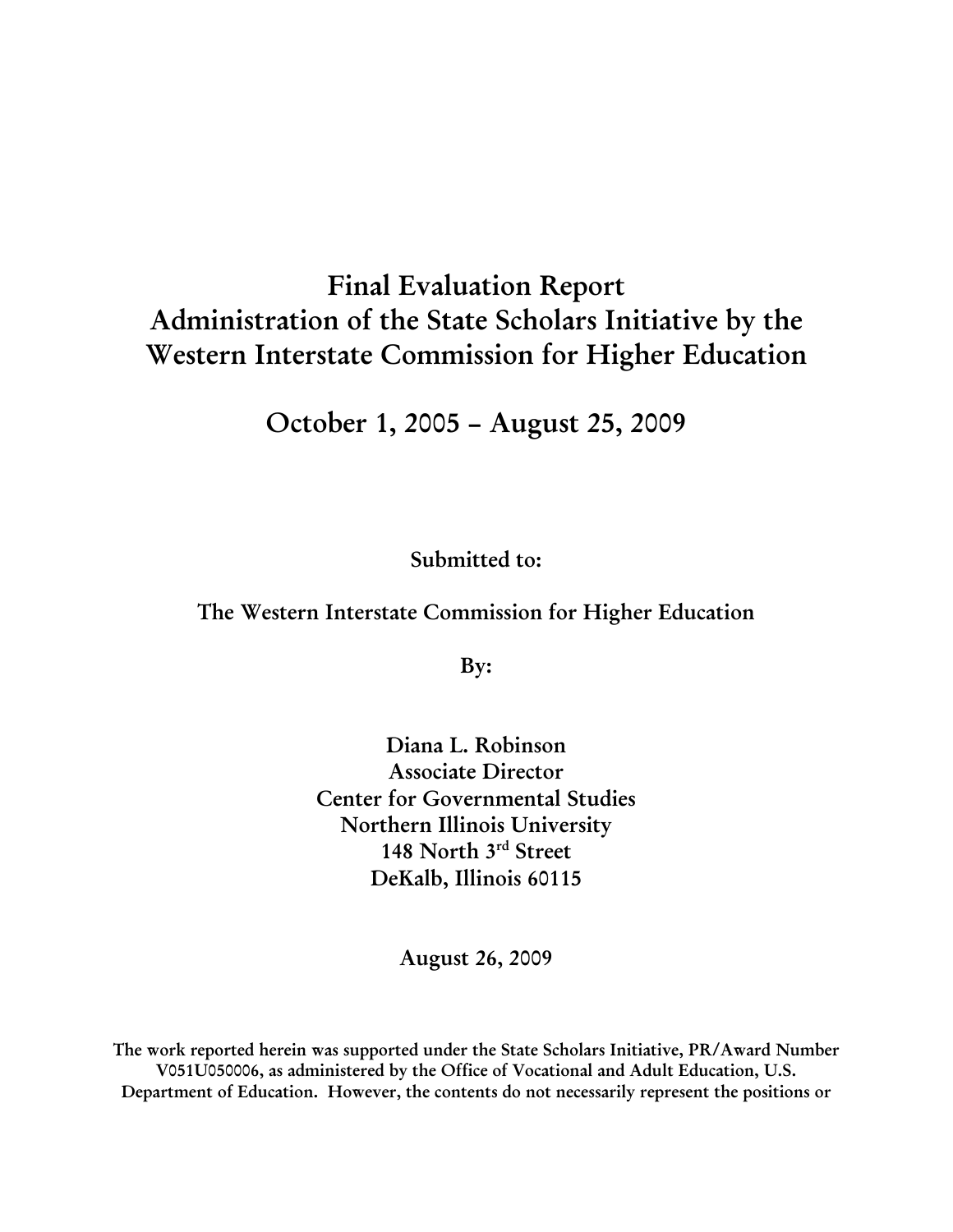policies of the Office of Vocational and Adult Education or the U.S. Department of Education, and you should not assume endorsement by the Federal Government.



This report builds on the insight and dedication of many individuals instrumental in the design and implementation of the State Scholars Initiative (SSI). Foremost among these are Terese Rainwater, WICHE's program director for the State Scholars Initiative, Nancy Brooks, the program officer for SSI at the U.S. Department of Education's Office of Adult and Vocational Education, and the SSI State-level program directors and their staff. All were unstinting in their time, knowledge, and commitment to all aspects of SSI implementation.

WICHE President, David Longanecker, and Vice President for Programs and Services, Jere Mock, provided invaluable leadership. Superb program support was provided by Candy Allen, Annie Finnigan, Kay Hulstrom, Deborah Jang, Christian Martinez, and Michelle Médal. OVAE leadership, many of whom have changed positions over the four years of this evaluation project, provided consistent support and guidance for SSI. They included Acting Assistant Secretary Dennis Berry, former Assistant Secretary Troy Justesen, and Gail Schwartz, Senior Advisor to the Office of the Assistant Secretary, Office of Vocational and Adult Education.

However, it was at the state and local levels that the remarkable SSI implementation efforts unfolded with great intensity and impact. In addition to the efforts of the SSI state directors and their staff, the evaluator deeply appreciates the many contributions of the State-level business-education partnership members, the participating SSI schools and districts, state-level education agencies, and the thousands of students, parents, employers, and community members who participated in SSI.

> Diana Robinson Associate Director Center for Governmental Studies Northern Illinois University

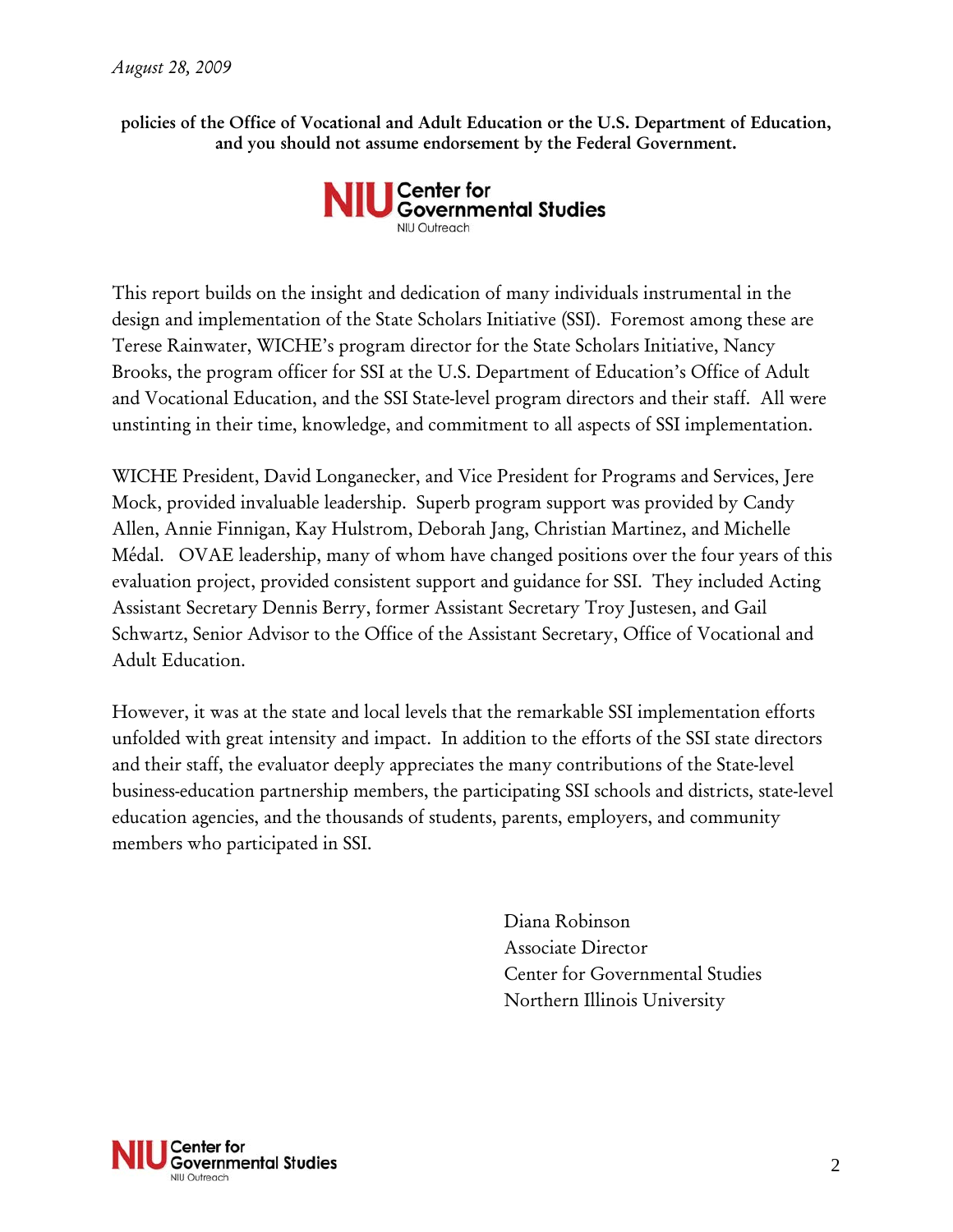# TABLE OF CONTENTS

|                                                                                                                                        | Page           |    |
|----------------------------------------------------------------------------------------------------------------------------------------|----------------|----|
| <b>Executive Summary</b>                                                                                                               | $\overline{4}$ |    |
| Background<br>$\mathbf{I}$ .                                                                                                           | 5              |    |
| II. Evaluation Scope and Methodology                                                                                                   | 6              |    |
| III. Findings                                                                                                                          | 8              |    |
| Finding 1: SSI has met or exceeded all federal program expectations.                                                                   |                | 8  |
| Finding 2: WICHE was the right organization at the right time<br>to assume administrative responsibility for SSI.                      | 11             |    |
| Finding 3: Commitment, communication, and continuity at all<br>levels were core to the successful administration of SSI.               | 12             |    |
| Finding 4: Meaningful evaluation activities and data enhanced<br>WICHE's ability to successfully administer SSI.                       | 13             |    |
| Finding 5: WICHE, in partnership with OVAE, was able to attain<br>rigorous administrative oversight while addressing program capacity. |                | 13 |
| Conclusion                                                                                                                             | 14             |    |
| Attachments                                                                                                                            |                |    |
| NIU Evaluation Framework<br>A                                                                                                          |                | 16 |
| WICHE Activity Corresponding to the Cooperative Agreement<br>B                                                                         | 23             |    |
| SSI Advisory Board Members<br>$\mathsf{C}$                                                                                             |                | 29 |
| SSI Publications and Products by Category<br>D                                                                                         | 30             |    |
| antar far                                                                                                                              |                |    |

**NIU** Governmental Studies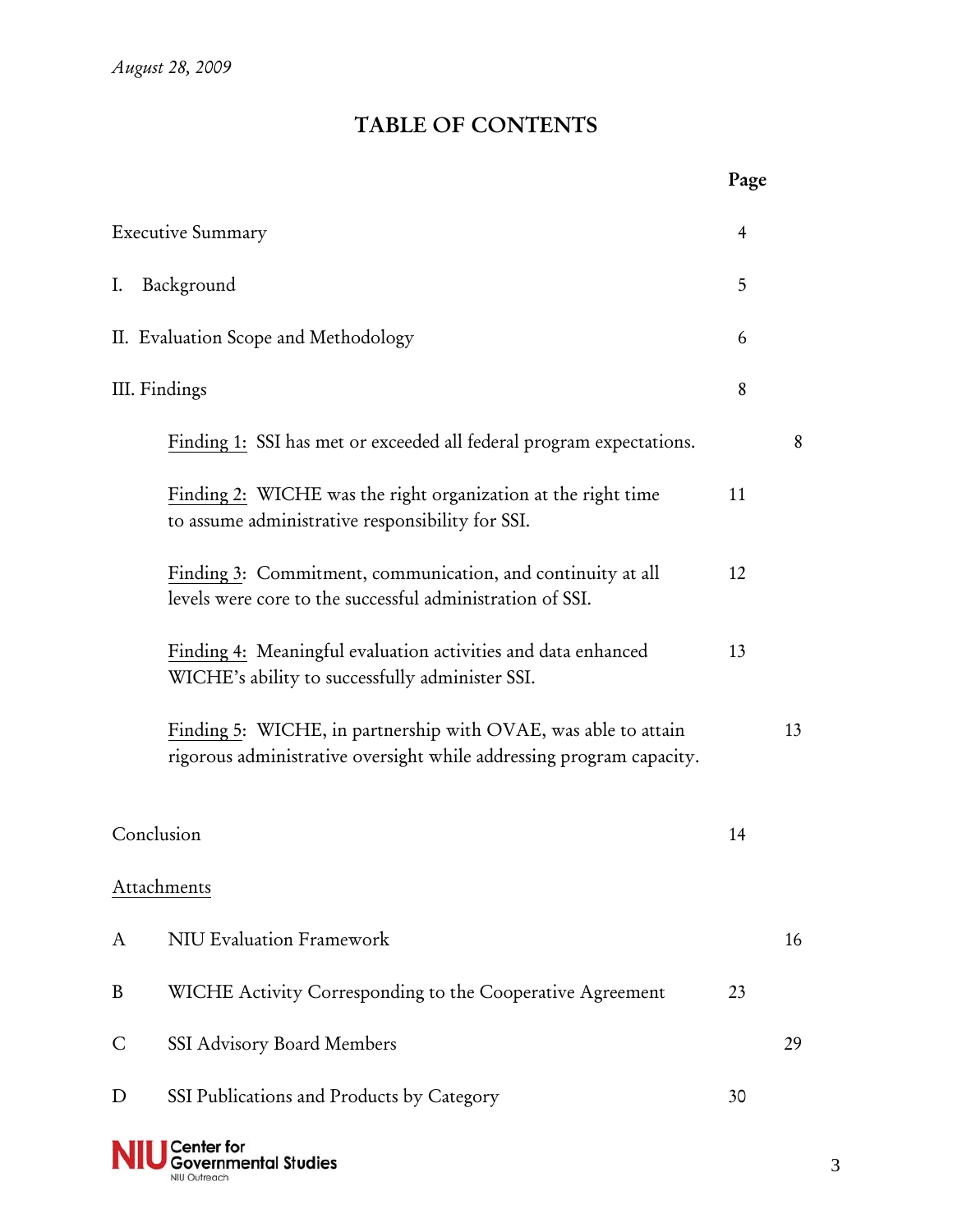*August 28, 2009* 

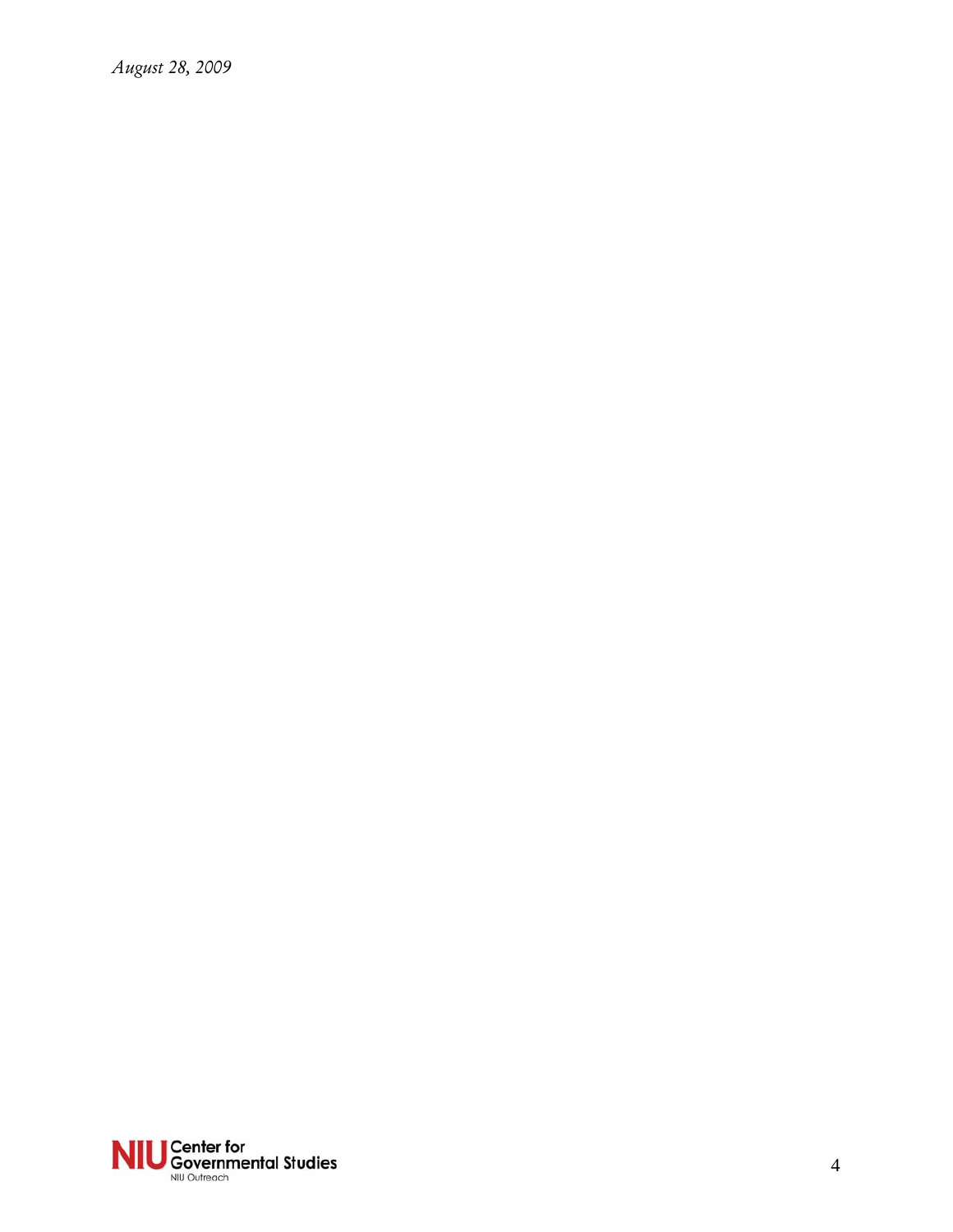## Executive Summary

The State Scholars Initiative (SSI) uses business-education partnerships to motivate high school students to enroll in and complete a rigorous course of study. As the SSI program administrator, WICHE provides funding and technical assistance, including program monitoring and oversight, to the state-level business-education partnerships. This final evaluation report summarizes and synthesizes the findings of four years of formative evaluation reports addressing WICHE's administration of SSI.

Finding 1: SSI has met or exceeded all federal program expectations. SSI has been implemented by WICHE in a manner that fully addresses both the programmatic intent of the program and the administrative requirements set forth in the *Federal Register* and related accountability documents.

Finding 2: WICHE was the right organization at the right time to assume administrative responsibility for SSI. WICHE possessed a number of critical capabilities uniquely suited to the task at hand. These included the managerial capability to assume immediate control of the program while quickly putting in place an exceptionally qualified staff team, the programmatic infrastructure needed to support SSI, politically sensitive leadership and incisive program guidance, and a rich policy and research capacity.

Finding 3: Commitment, communication, and continuity at all levels were core to the successful administration of SSI. Three themes emerged early in this evaluation and were reinforced throughout the four years of WICHE's administration: commitment to the success of SSI by the individuals responsible for implementing SSI at all levels, multilateral and multi-modal communication, and continuity in project management by WICHE and OVAE.

Finding 4: Meaningful evaluation activities and related data enhanced WICHE's ability to successfully administer SSI. In addition to creating a communication structure that ensured monthly opportunities to reflect on progress, formative evaluation activities provided information used by OVAE and WICHE to address emerging challenges and take advantage of potential program improvement opportunities.

Finding 5: WICHE, in partnership with OVAE, was able to attain rigorous administrative oversight while addressing program capacity. WICHE restored the SSI program to a high level of accountability and responded to every federal requirement and expectation. However, this occurred at some cost to long-term program impact. Although more might have been done to ameliorate certain of SSI's administrative requirements, a

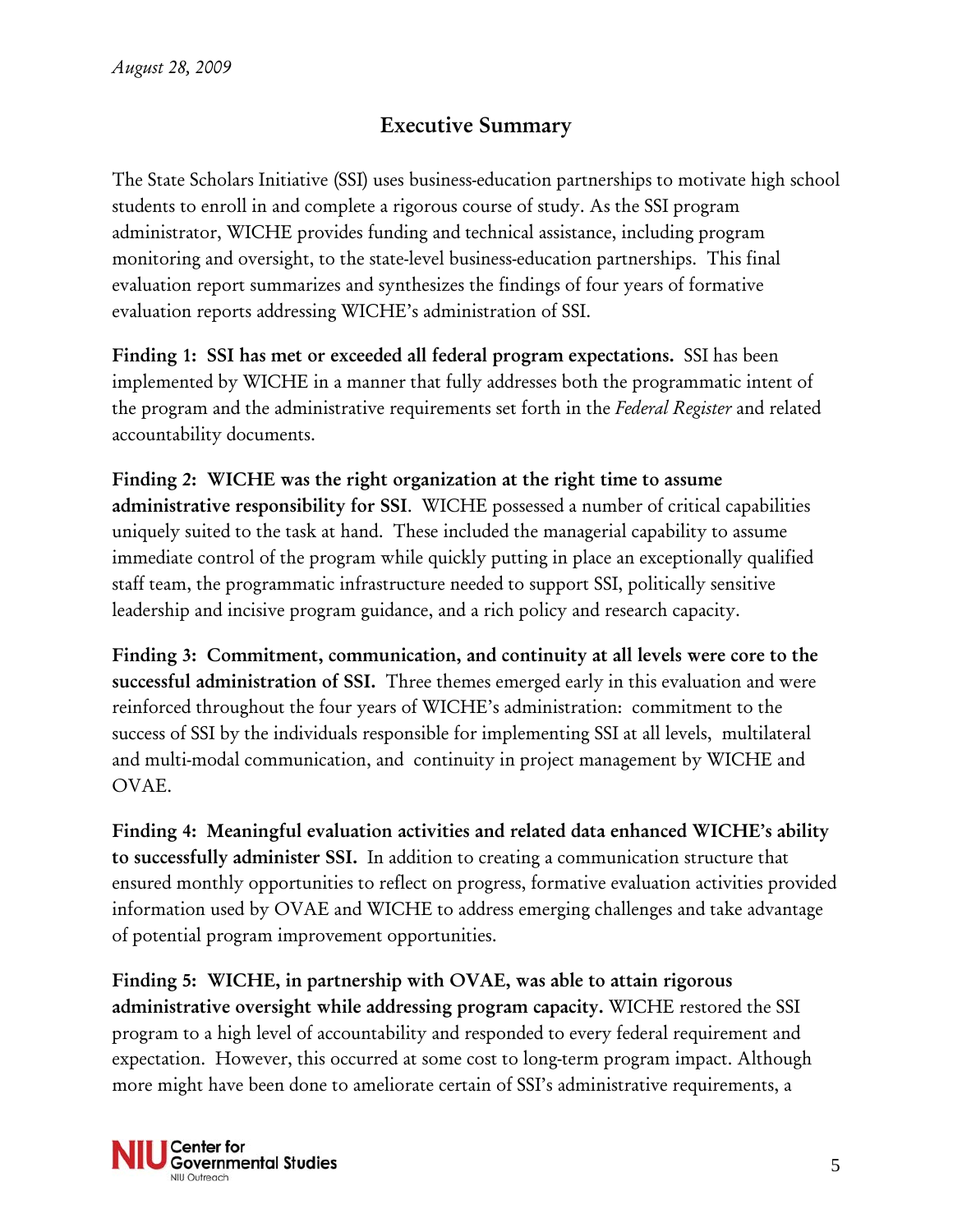remarkable balance was attained between administrative accountability and maximizing program impact.

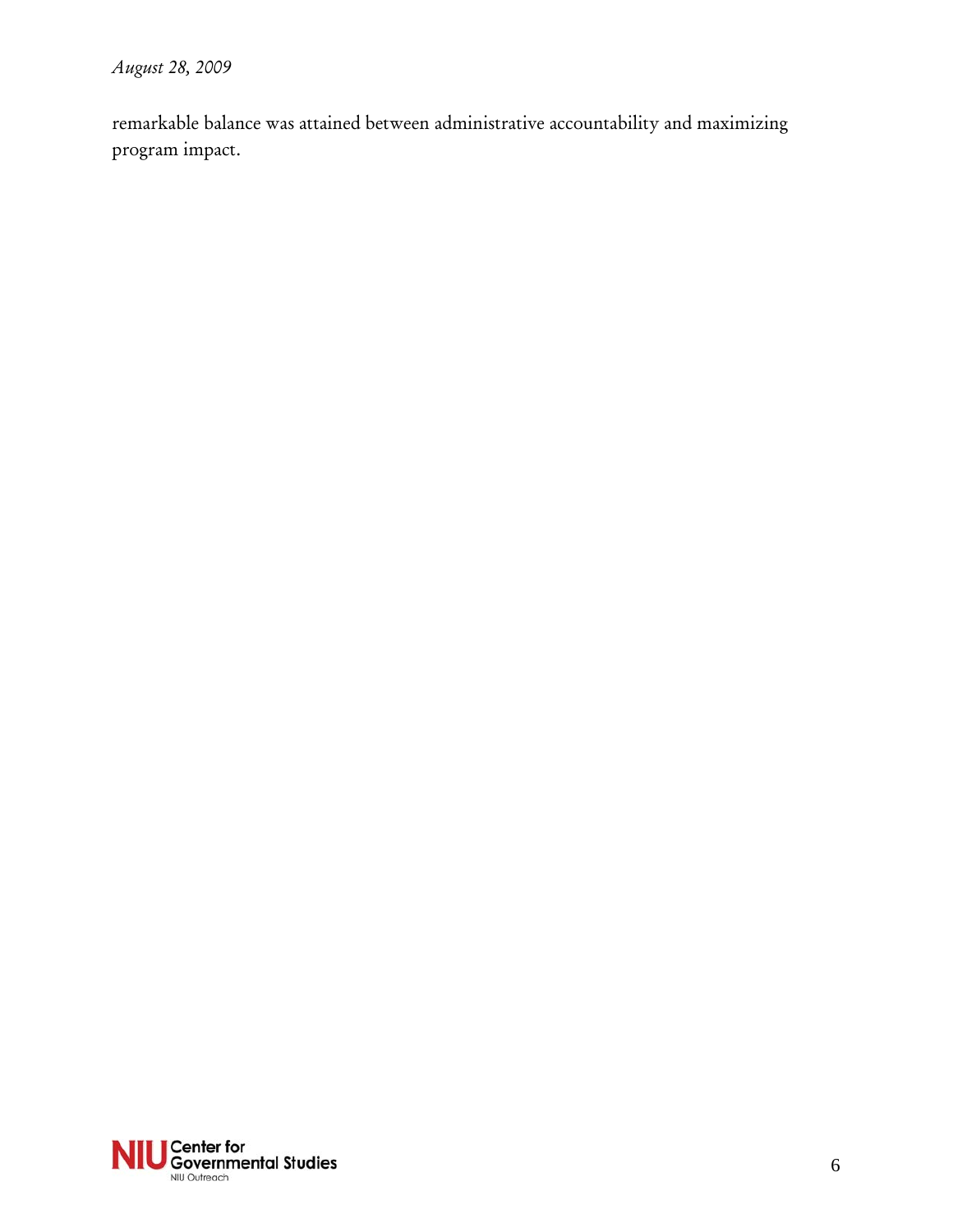# Final Evaluation Report Administration of the State Scholars Initiative by the Western Interstate Commission for Higher Education

October 1, 2005 – August 25, 2009

## I. Background

OVAE funds the Western Interstate Commission for Higher Education (WICHE) to administer the State Scholars Initiative (SSI). The program uses state- and local-level businesseducation partnerships to encourage students to pursue a more rigorous course of study in high school than they might have otherwise taken. The SSI Core Course of Study consists of four years of English, three years of math (including algebra 1 and 2 and geometry), three years of lab-based sciences (biology, chemistry, and physics), three and one-half years of social sciences (chosen from U.S. and world history, geography, economics, and government), and two years of the same language other than English.

As the SSI program administrator, WICHE provides funding and technical assistance, including program monitoring and oversight, to the state-level business-education partnerships. The Center for Governmental Studies of Northern Illinois University (NIU) has been contracted by WICHE to serve as an independent third-party evaluator of WICHE's administration of SSI.

The first SSI program administrator was the Texas-based Center for State Scholars ("the Center"). In August 2002, the Center was awarded a four-year grant of \$9.6 million to create a national initiative based on the Texas Scholars model. In November 2002, the Center and OVAE signed a cooperative agreement to ensure that the Center complied with appropriate federal regulations and provided adequate accountability for the funds. However, as a result of an audit released by ED's Office of Inspector General, the grant award was terminated. In September 2005, ED approved WICHE's application to assume administration of SSI.

The cooperative agreement between WICHE and OVAE includes a number of provisions that focus on the problems surfaced in the OIG audit: grantee oversight, accountability, and administrative capacity. These provisions prescribe a close and cooperative working relationship between WICHE and OVAE, adherence by WICHE and the state-level businesseducation partnerships to proper contracting and fiscal regulations and procedures, and submission by the state partnerships of an array of key documents (e.g., contracts, financial

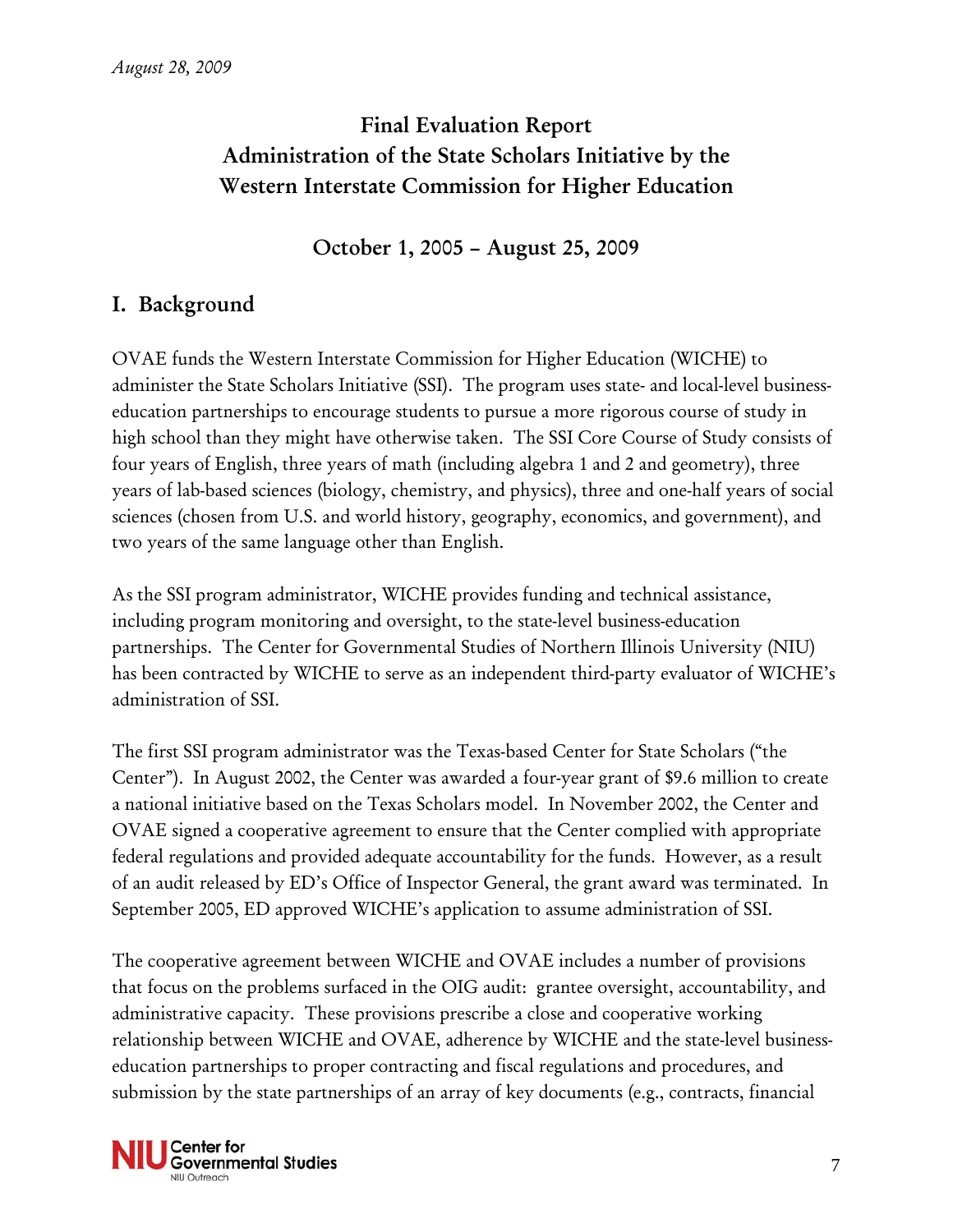documents, reports, job descriptions, and other products) for review by WICHE and/or OVAE. Other provisions of the cooperative agreement include using a fair and objective process to select new state-level business-education partnerships, training staff in effective SSI model implementation strategies, and selection of independent, third-party evaluators.

This history is important to understanding the context within which WICHE was selected to administer the SSI grant and many of the administrative constraints under which both WICHE and ED operated.

# II. Evaluation Scope and Methodology

NIU is one of two external evaluators contracted by WICHE to study different aspects of SSI program implementation. In addition to evaluating WICHE's administration of SSI, NIU also evaluated progress toward SSI Goal One, which involves the use of business-education partnerships to influence high school student course-taking.

The National Center for Higher Education Management Systems (NCHEMS) is the other SSI evaluator and has focused on SSI Goals Two and Three:

- Influence high school student course-taking patterns; and
- Influence stakeholders' perceptions regarding high school student course-taking patterns.

Both evaluators have produced annual evaluation reports for all four years of the State Scholars Initiative from October 1, 2005, through September 30, 2008. They also partnered on the development of an integrated summative evaluation report. This evaluation represents a summative evaluation of WICHE's administrative performance covering the period October 1, 2005 through August 25, 2009. All of these evaluation products are available on the SSI Web site maintained by WICHE.<sup>1</sup>

Three aspects of WICHE's performance are the focus of this evaluation: communication, project management, and the provision of technical assistance. These evaluation areas were mutually determined with WICHE as part of the contracting process with NIU and are reflected in the evaluation framework contained in Attachment A. It is important to note that the 24 state-level business-education partnerships involved in SSI since 2003 have been grouped into three cohorts based on when they were brought into the SSI network. Fourteen

 $\overline{a}$ 

<sup>1</sup> http://www.wiche.edu/statescholars/research/evaluationReports.aspx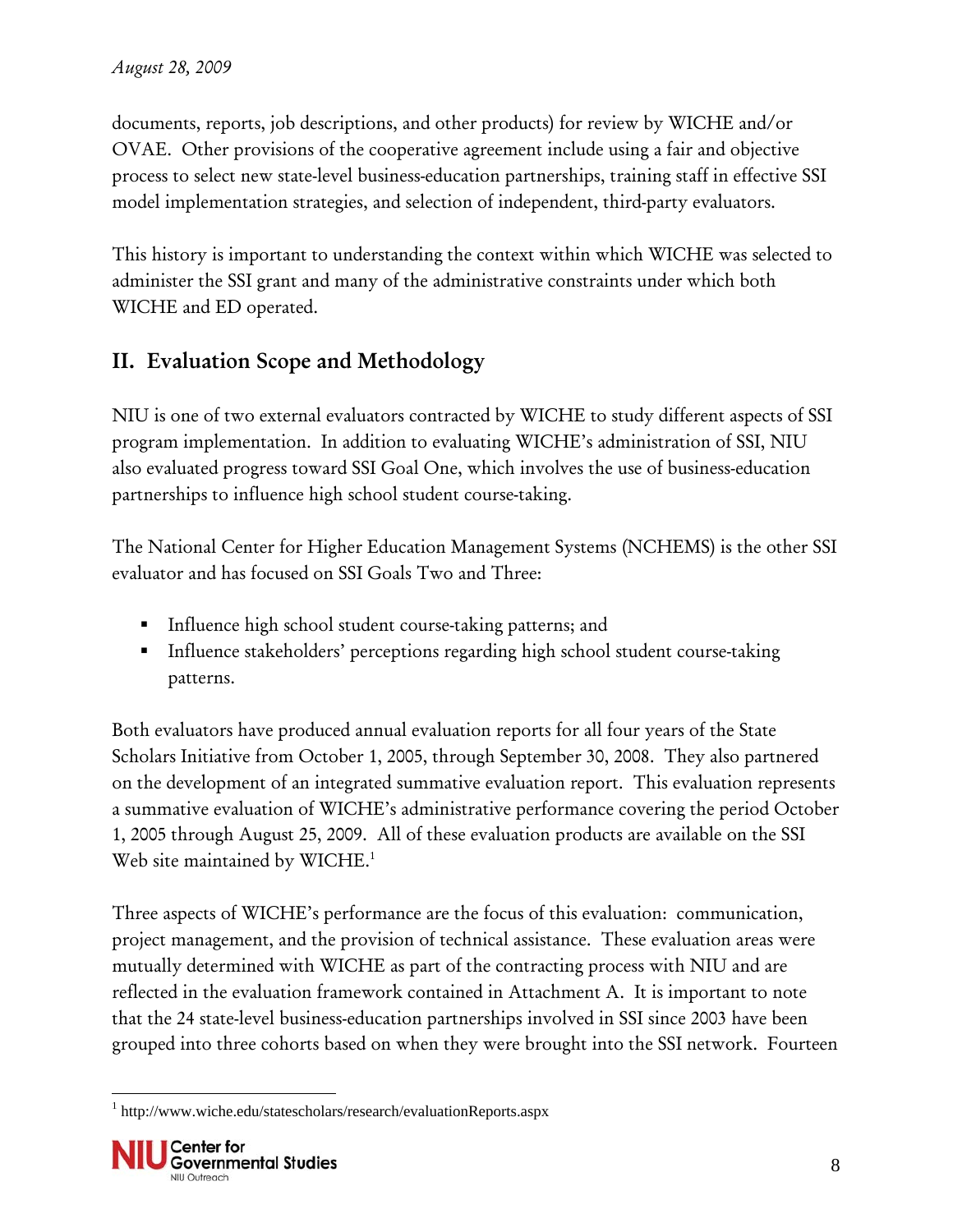states were selected and funded in 2002 by the Center for State Scholars prior to WICHE's cooperative agreement with OVAE in 2005 to administer SSI and make up the "Group A" states. Six "Group B" states were selected on March 31, 2006. The four "Group C" cohort states were selected on November 28, 2006. All 24 SSI states are listed below by cohort. Five states - Nebraska, New Jersey, New Mexico, Rhode Island, and Washington - have concluded their SSI programs.

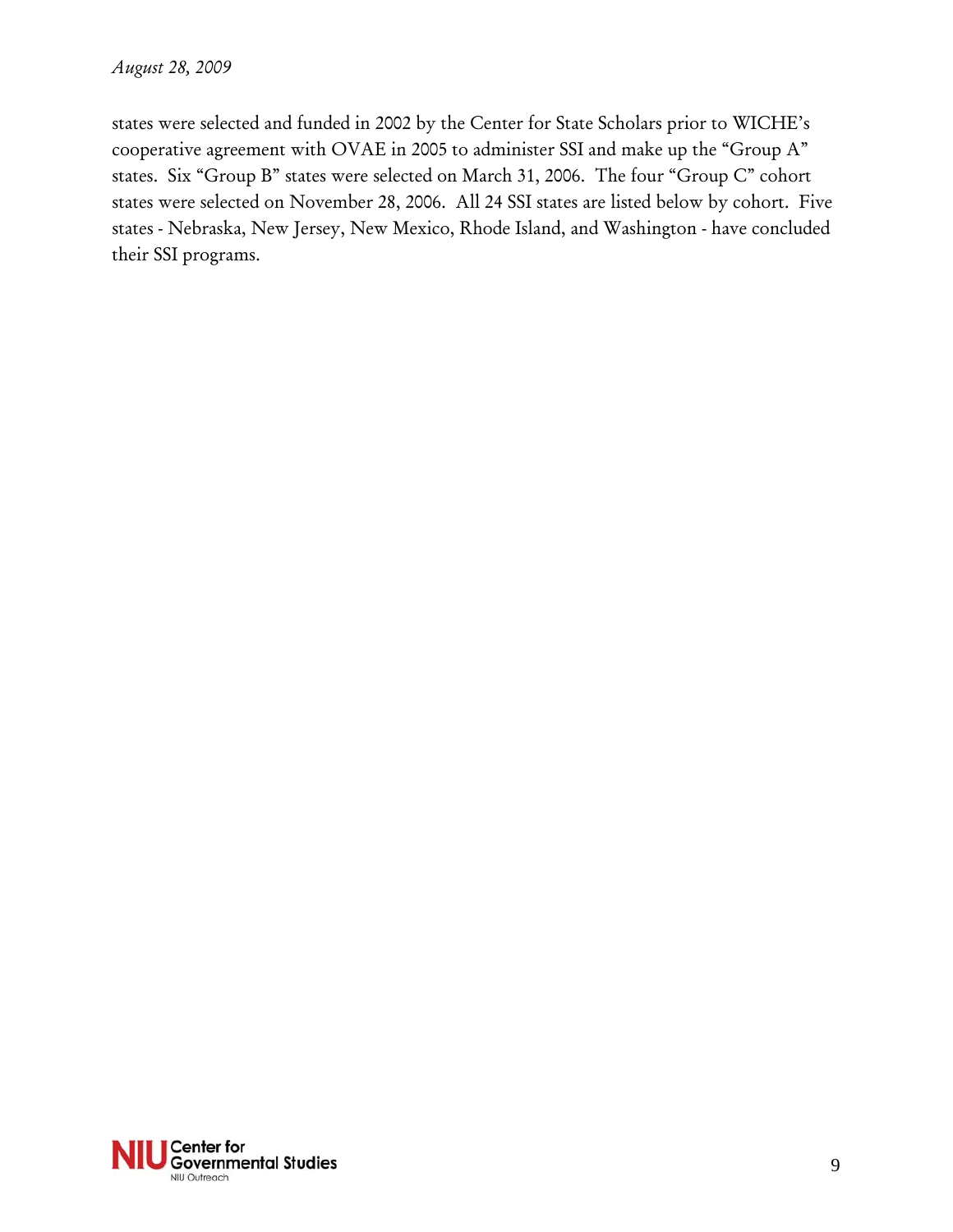| <b>Group A States</b> | <b>Group B States</b> | Group C States |
|-----------------------|-----------------------|----------------|
| Arizona               | Louisiana             | Missouri       |
| Arkansas              | Massachusetts         | New Hampshire  |
| Connecticut           | Nebraska*             | South Dakota   |
| Indiana               | Utah                  | Wyoming        |
| Kentucky              | Virginia              |                |
| Maryland              | West Virginia         |                |
| Michigan              |                       |                |
| Mississippi           |                       |                |
| New Jersey*           |                       |                |
| New Mexico*           |                       |                |
| Oklahoma              |                       |                |
| Rhode Island*         |                       |                |
| Tennessee             |                       |                |
| Washington*           |                       |                |

Table 1: SSI States by Cohort

Inactive prior to this evaluation period

Because WICHE's administrative responsibility has focused primarily on Group B and C states, they are the main focus of this evaluation. However, where data are available, the experience of the Group A states is also incorporated into the analysis.

Both program evaluators were provided with an exceptionally high degree of access to information about WICHE's administration of SSI over the entire four year period. Many sources of useful information addressing all aspects of WICHE's performance were drawn upon for this evaluation. Among the most important of these sources were those that were sustained over time and allowed the evaluator to identify and observe administrative issues as they evolved. These included:

- a. Emails sent within the SSI network, including information shared among WICHE, OVAE, NCHEMS, and the States active in the SSI network.
- b. Quarterly and final progress reports submitted by the State directors and by WICHE to OVAE.
- c. WICHE's monthly conference calls with the State directors.
- d. Monthly evaluation team conference calls among Terese Rainwater and Jere Mock from WICHE, Nancy Brooks from OVAE, and Diana Robinson, the NIU evaluator, summaries of which were prepared and distributed by the evaluator.
- e. Program meetings and conferences for the State partnership directors including new director orientations, network meetings, and a sustainability workshop facilitated by The Grantsmanship Center (including meeting feedback information).

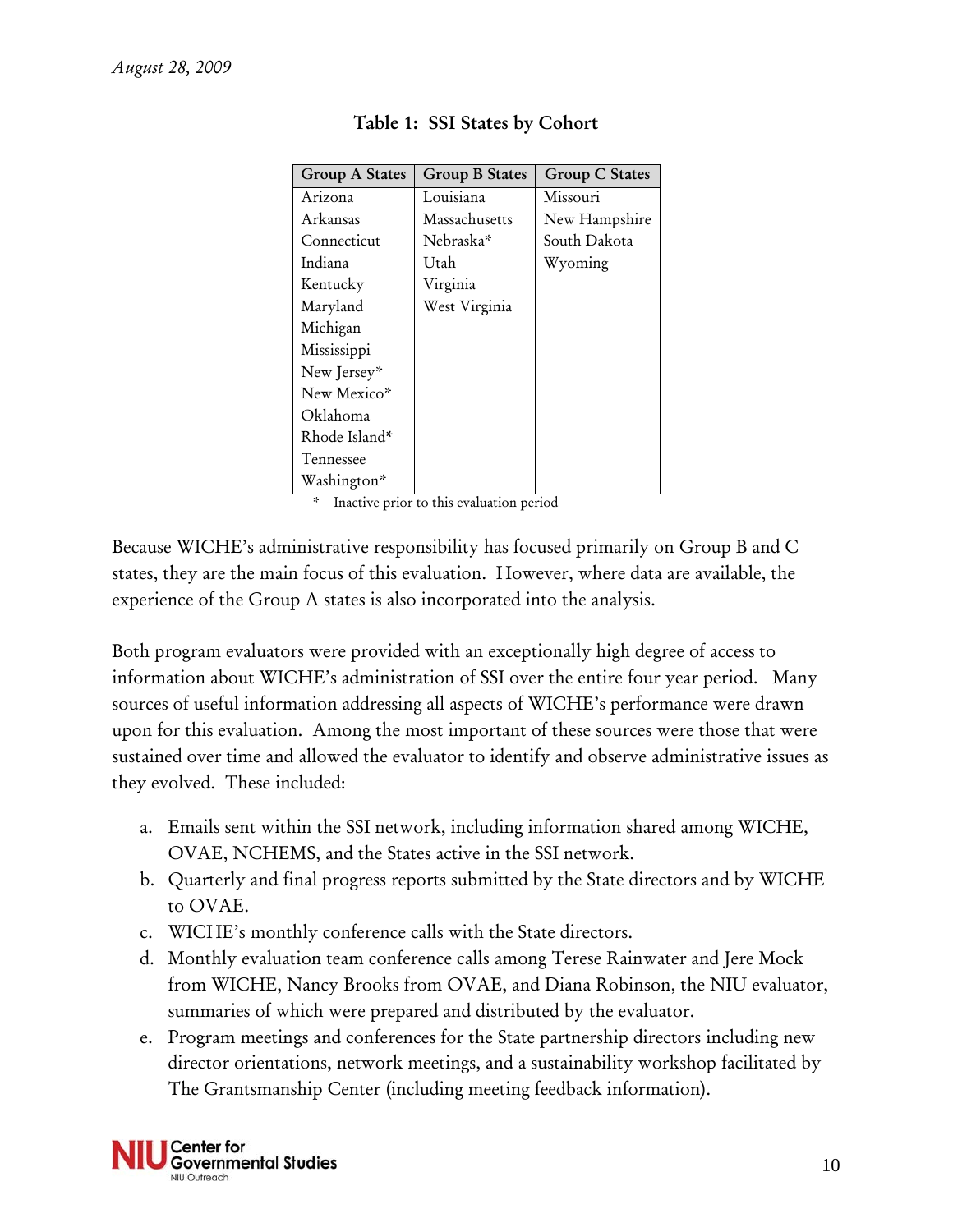- f. SSI Advisory Board meetings and conference calls.
- g. Informational meetings arranged by OVAE with various ED staff at their Washington, D.C. office.
- h. On- and off-site Federal monitoring visits conducted by Nancy Brooks.
- i. WICHE's National Summit on Academic Rigor and Relevance held in Boston on April 29 and 30, 2008.

Other information was more episodic but was also factored into this evaluation. One example of such data is the information collected by WICHE via conference call from the 14 states that were part of the SSI network under the Center for State Scholars. The focus of these calls was on understanding the status of each program and contract. Another example is the survey data collected from State partnership directors and SSI Advisory Board members in October 2006, addressing their perceptions of WICHE's administration of SSI. While useful, the survey was not repeated due to the extensive reporting already required of the State directors and because other sources of similar information were available to the evaluator.

Finally, the analysis reflected in this report also was informed by informational interviews the evaluator conducted with four key SSI administrative personnel between July 29 and August 10, 2009. Interviewees included:

Nancy Brooks, SSI Program Officer, OVAE David Longanecker, President of WICHE Jere Mock, Vice President for Programs and Services, WICHE Terese Rainwater, SSI Program Director, WICHE

# III. Findings

## Finding 1: SSI has met or exceeded all federal program expectations.

SSI has been implemented by WICHE in a manner that fully addresses both the programmatic intent of the program and the administrative requirements set forth in the *Federal Register* and related accountability documents. In particular, the Cooperative Agreement developed between OVAE and WICHE is a detailed framework for the roles and responsibilities of the two organizations. Detailed support for this finding is presented in Attachment B which provides a comprehensive description of the activities that WICHE has undertaken in response to the Cooperative Agreement. These activities also have been exhaustively documented by WICHE in reports to OVAE and correspond to the five main responsibilities of the SSI program administrator summarized in the table below.

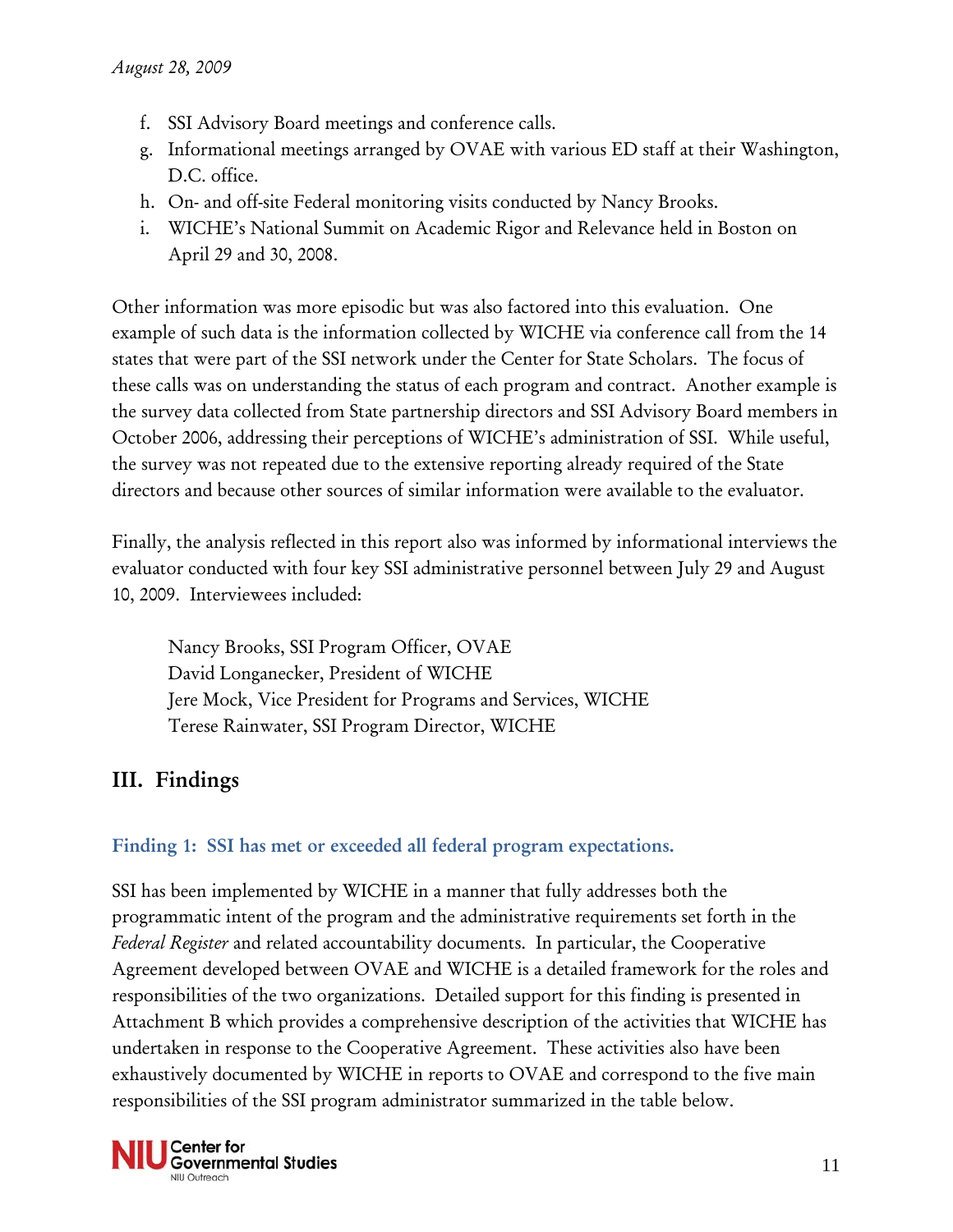| <b>SSI Program Requirement</b>                                                                                                                                                                                                                                                                 | <b>WICHE Effort</b>                                                                                                                                                                                                                                                                                                                                                                                                                                                                                                                                       |
|------------------------------------------------------------------------------------------------------------------------------------------------------------------------------------------------------------------------------------------------------------------------------------------------|-----------------------------------------------------------------------------------------------------------------------------------------------------------------------------------------------------------------------------------------------------------------------------------------------------------------------------------------------------------------------------------------------------------------------------------------------------------------------------------------------------------------------------------------------------------|
| Institute a process for selecting, in<br>conjunction with ED, State-level business-<br>education partnerships to carry out the SSI in<br>their states.                                                                                                                                         | WICHE has designed and implemented two<br>competitive processes that resulted in the selection of<br>10 additional State-level business-education<br>partnerships (Groups B and C).                                                                                                                                                                                                                                                                                                                                                                       |
| Disseminate a model that State-level business-<br>education partnerships can use to implement<br>SSI activities.                                                                                                                                                                               | A State Partnership Resource Manual has been<br>developed by WICHE and shared with all SSI State-<br>level partnerships. Included within this<br>comprehensive Resource Manual is an<br>"Implementation Manual" providing a program<br>overview; activities for launching and building<br>support for SSI; the 8 <sup>th</sup> grade presentation and<br>volunteer recruitment and training; student<br>incentives, rewards, and recognition; measures of<br>success and progress; budgeting; and program<br>sustainability.                              |
| Oversee funds awarded to the State-level<br>business-education partnerships that were<br>selected and funded both by the Center for<br>State Scholars and WICHE.                                                                                                                               | WICHE has developed fiscal processes and procedures<br>addressing all aspects of program administration. No<br>audit concerns or exceptions have been found by ED<br>in WICHE's fiscal oversight of SSI or in external<br>audits conducted annually.                                                                                                                                                                                                                                                                                                      |
| Provide technical assistance, monitoring, and<br>oversight to help all SSI-funded State-level<br>business-education partnerships strengthen<br>the involvement of business and community<br>organizations in high school improvement<br>efforts and establish self-sustaining SSI<br>programs. | WICHE has provided extensive and varied support to<br>the SSI State partnerships, including in-person<br>directors' meetings, monthly directors' conference<br>calls, an SSI Web site with a directors-only section, a<br>National Summit on Rigor and Relevance, as well as<br>on-site technical assistance as needed. WICHE<br>program staff responded quickly to inquiries by<br>phone and email. WICHE also funded the<br>development of a volunteer management database for<br>use by states in coordinating employer involvement<br>in the schools. |
| Implement the dissemination,<br>communication, evaluation, and reporting<br>responsibilities described in the Cooperative<br>Agreement with ED.                                                                                                                                                | In addition to sharing SSI program materials<br>developed by State-level partnerships, WICHE has<br>designed and disseminated a range of products<br>addressing the importance of high school level rigor.<br>These include an SSI brochure, posters, postcards,<br>logo, videos, a DVD, newsletters, news clips, policy                                                                                                                                                                                                                                  |

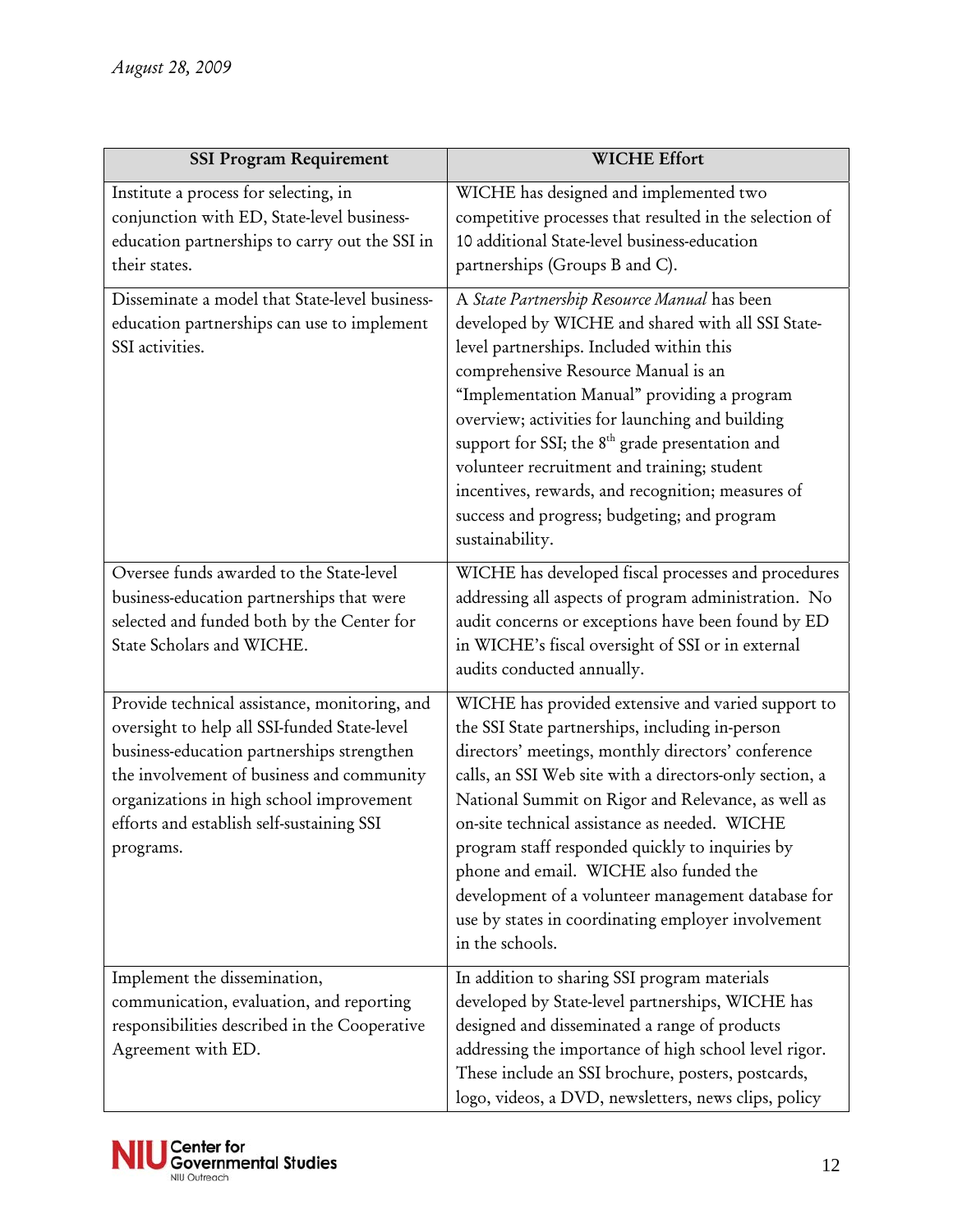| briefs, the proceedings of the National Summit, and  |
|------------------------------------------------------|
| an extensive catalog of relevant research. WICHE has |
| met all evaluation and reporting requirements set    |
| forth by ED.                                         |
|                                                      |

The achievement reflected in this finding is particularly noteworthy in light of the history of SSI's program administration. The first SSI program administrator was the Texas-based Center for State Scholars ("the Center"). In August 2002, the Center was awarded a four-year grant of \$9.6 million to create a national initiative based on the Texas Scholars model. In an audit released in June 2005, ED's Office of Inspector General (OIG) found that during the first two years of its administration of SSI, the Center did not properly account for and use over \$1.09 million of its funds and it lacked the administrative capability to effectively administer the grant. The grant award was terminated and, in September 2005, three years into the SSI program, WICHE's application to assume administration of SSI was approved.

This history is important to understanding the context within which WICHE administered SSI. Three aspects are considered briefly with their associated challenges and opportunities:

- the implications for program oversight at the state and national levels
- a shortened timeframe for program implementation
- additional administrative start-up effort.

Implications for Program Oversight. OVAE responded quickly to the findings in the OIG report by seeking a new program administrator for SSI and explicitly addressing the issues documented by the OIG. OVAE's expectations were made explicit in the cooperative agreement crafted with WICHE that included provisions focusing on grantee oversight, accountability, and administrative capacity. These provisions required an unusually close and cooperative working relationship between WICHE and OVAE to ensure that (a) all SSI program requirements were fully addressed, and (b) that WICHE and the state-level business-education partnerships adhered to proper contracting and fiscal regulations and procedures. One of the key provisions was that an array of program materials (e.g., contracts, financial documents, reports, job descriptions, and other products) was to be submitted by the state partnerships for review and approval by WICHE and/or OVAE; and WICHE similarly was to submit virtually all program materials and decisions to OVAE for review and approval.

The chief drawback associated with this requirement was that the additional time required for document review by WICHE and/or OVAE tended to slow the implementation

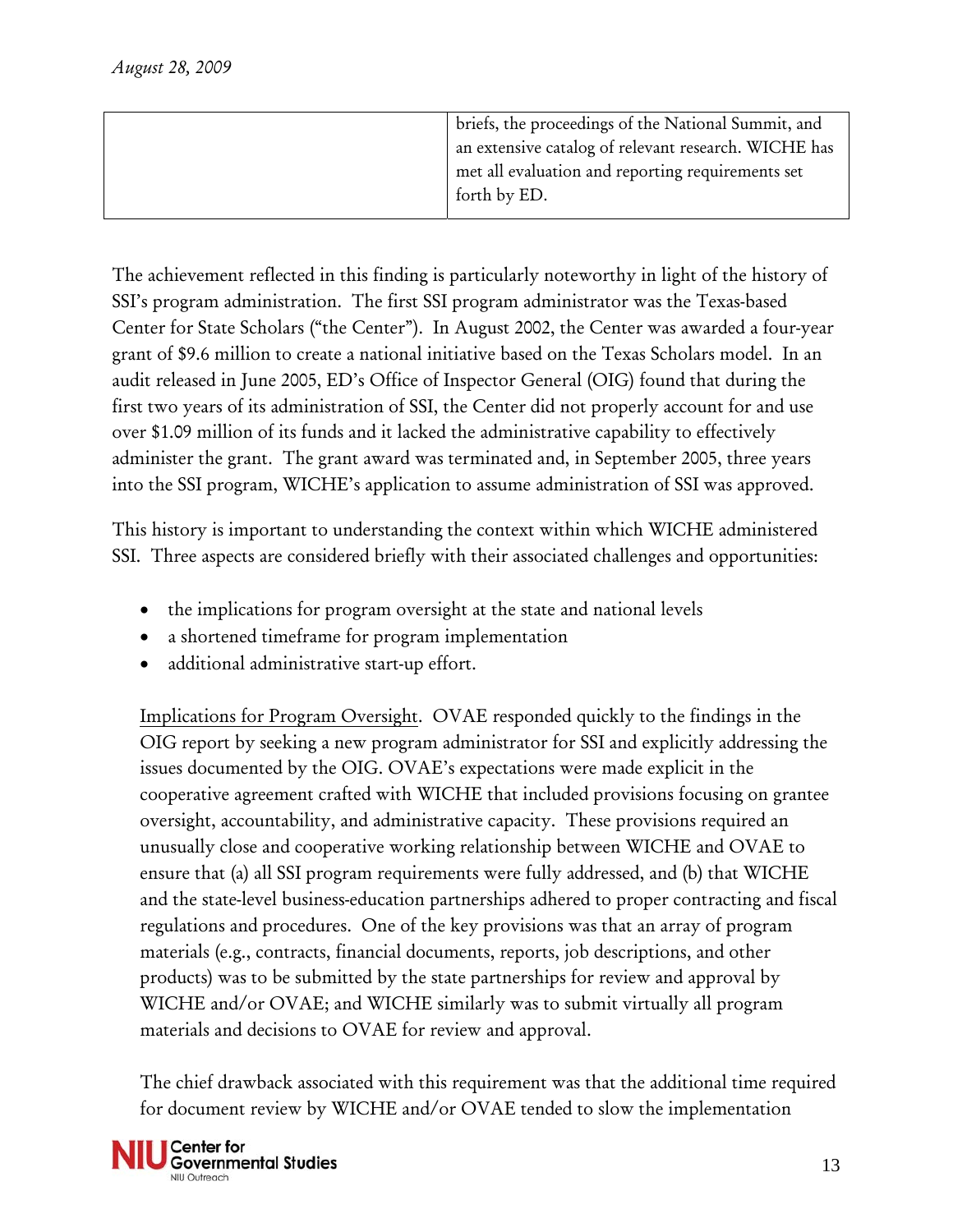process, particularly when WICHE first assumed SSI program administration. This occasionally occurred despite the best efforts by both WICHE and OVAE to quickly respond to requests from states for approval. However, the length of time required to review submitted materials declined from several days during the first year of WICHE's administration of SSU to less than one day in many instances.

This high level of oversight also had its advantages. First, it fostered a close and highly effective working relationship between OVAE and WICHE. The process of joint review and decision-making helped WICHE's SSI program director and the OVAE program manager develop a shared understanding of all aspects of SSI administration and the environments within which each was operating. A second advantage was a high level of quality control resulting from the close scrutiny applied to all SSI products.

Shortened Timeframe. Including a no-cost contract extension, WICHE had less than four years to achieve and document the objectives associated with a seven-year initiative. These timing pressures created some substantial administrative challenges. For example, two competitive funding processes were held in 2006 with approximately two months time between announcement of the Request for Proposal and the orientation for SSI directors of selected states. This compressed timeline placed substantial strain on WICHE staff, but OVAE staff were also pressured by the tight timelines.

Recreate Administrative Infrastructure. Although 14 states had already received SSI funds when WICHE assumed responsibility for administering SSI, many of whom had strong programs in place, there was negligible administrative information that passed from the Center to WICHE. As a result, WICHE had to recreate the program files and financial records of the first cohort of 14 states as well as the administrative processes used by the Center.

## Finding 2: WICHE was the right organization at the right time to assume administrative responsibility for SSI.

Following the release of the OIG audit of SSI, a new program administrator for SSI was needed who could quickly put in a system of administrative controls, move forward with a competitive process to select additional grantees for the program funds, provide a high level of technical and subject matter expertise, and perform these functions under the heightened level of accountability stipulated in the Cooperative Agreement.

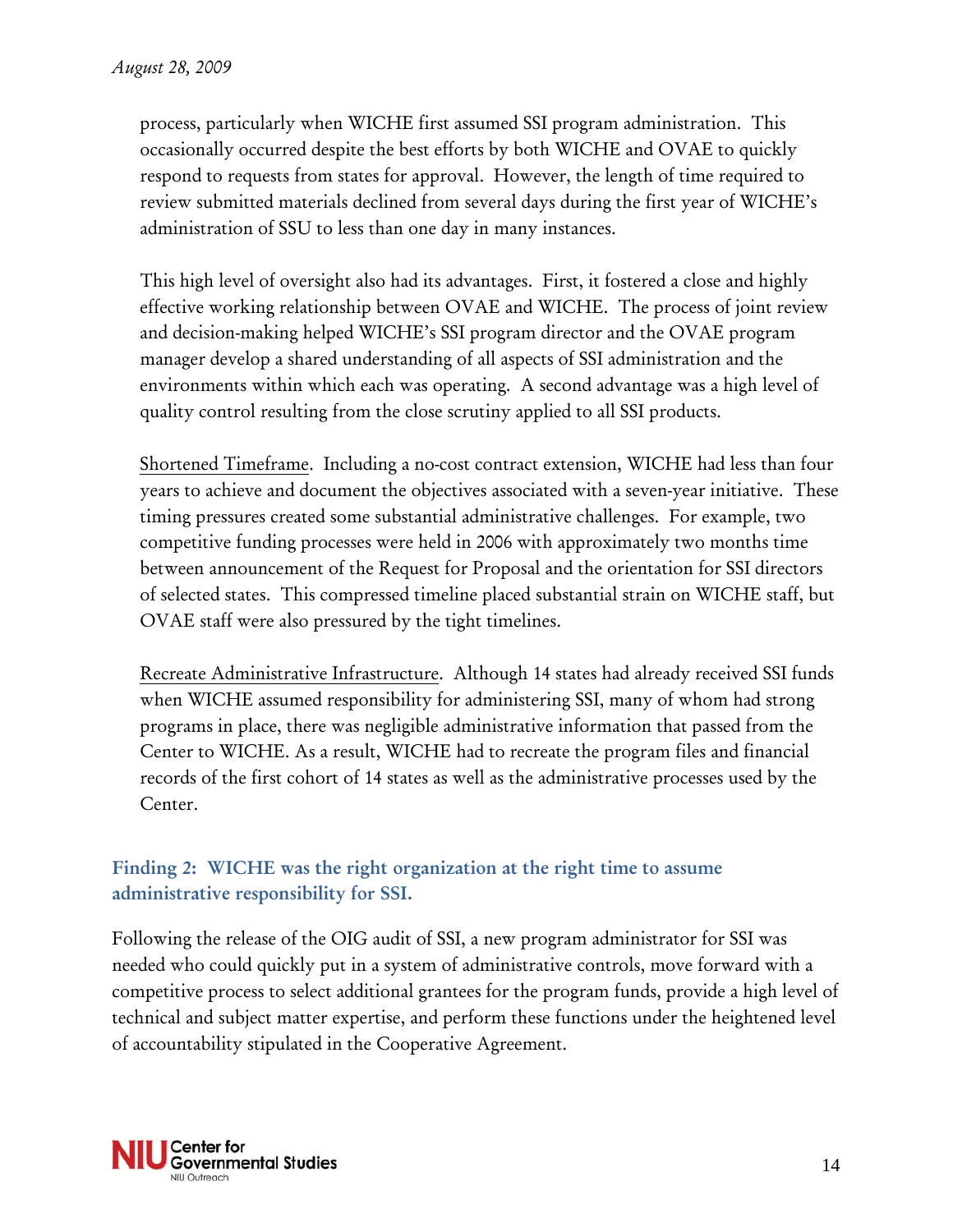WICHE possessed a number of critical capabilities that were uniquely suited to the task at hand. WICHE had the managerial capability to assume immediate control of the program while quickly putting in place an exceptionally qualified staff team, and also possessed the programmatic infrastructure -- accounting, human resources, communications, and marketing –- needed to support SSI. Also, as a former federal assistant secretary for postsecondary education, WICHE's president was able to provide politically sensitive leadership to the entire enterprise, incisive guidance to the SSI staff team, and tap other national education and business leaders for the SSI Advisory Board. Finally, as an organization dedicated to improving access to higher education and ensuring student success, WICHE was able to offer a rich policy and research capability to SSI.

WICHE's approach to SSI administration differed from that of the Center for State Scholars in three important respects. These included:

- a. Collection of program data. There was no evidence that outcome data on any aspect of SSI was required or collected by CSS from the first group of 14 State-level partnerships. When WICHE assumed responsibility for the program, a major focus was to establish a data collection framework that responded to the requirements described in the *Federal Register.*<sup>2</sup>
- b. Overall record-keeping. Few useful administrative records were provided by CSS to WICHE when the latter organization assumed responsibility for SSI. One of WICHE's first tasks was to create program files for each of the 14 Group A states that included current information about contracts, budgets and funding, staffing, and program performance. WICHE staff were vigilant with respect to setting up the required administration systems from the outset and were briefed in all aspects of federal record-keeping consistent with the federal Education Department General Administrative Regulations (EDGAR). WICHE spent considerable time working with all of the SSI states to ensure that basic administrative requirements were followed, including maintaining time and effort reports, submitting accurate and timely expense reports, filing regular performance reports, determining that all expenses were allocable, allowable, and reasonable.
- c. Evaluation. No evaluation plan or evaluative information was available from CSS. By contrast, WICHE invested considerable time and resources in developing a comprehensive evaluation framework early in their role as national SSI administrator,

 $\overline{a}$ <sup>2</sup> *Federal Register*, Vol. 20, No. 150, p. 45373

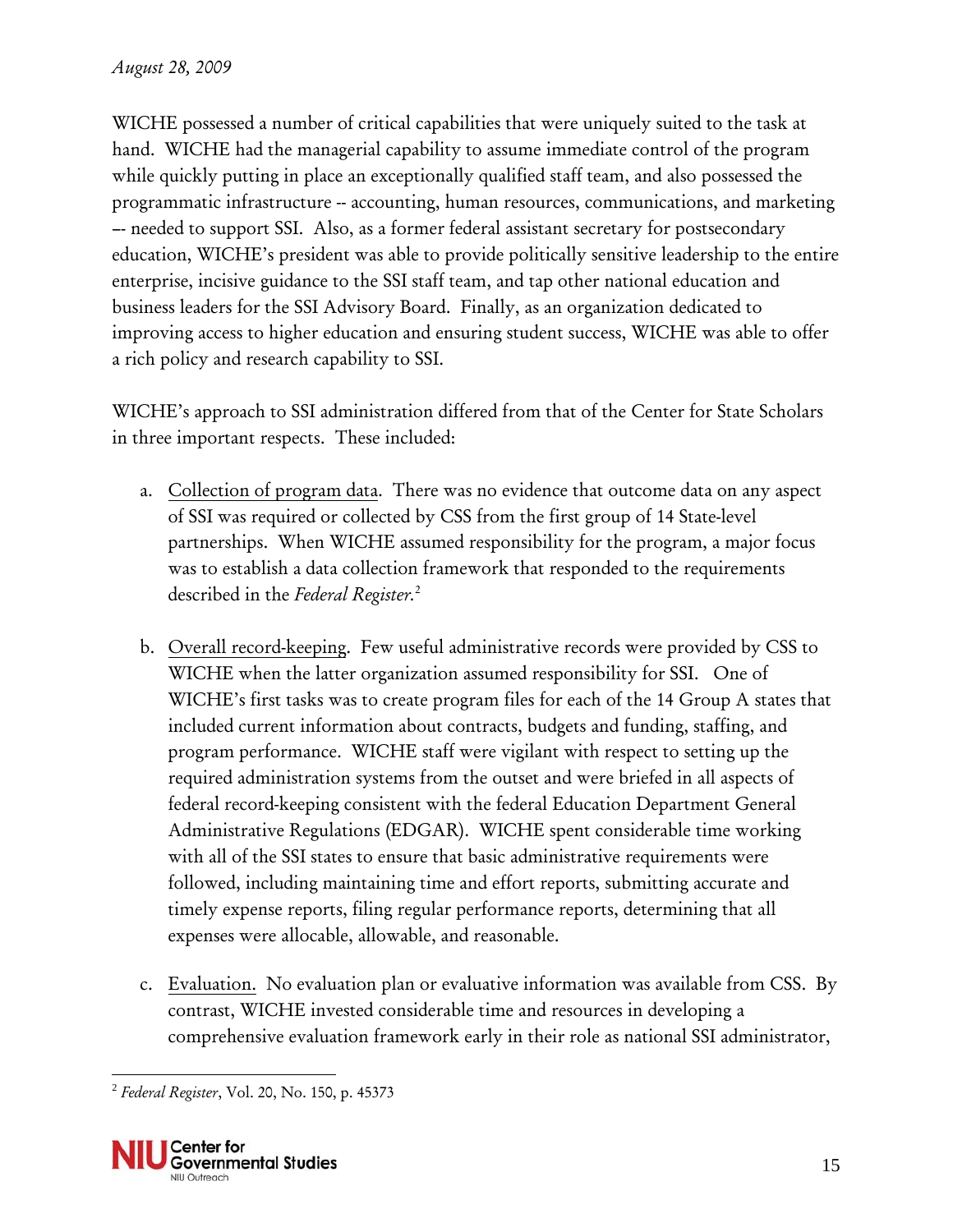communicated evaluation-related expectations to the SSI State partnerships, and used evaluation data to continuously improve their administration of SSI.

### Finding 3: Commitment, communication, and continuity at all levels were core to the successful administration of SSI.

Three themes emerged early in this evaluation of WICHE's administration of SSI and were reinforced throughout the four years of the organization's leadership and oversight of the program. The first of these was the *commitment* of the individuals responsible for implementing SSI at all levels. The federal OVAE staff provided swift and focused intervention when the OIG results were made available, and assigned a skilled program officer to oversee this effort on a daily basis. Her efforts were supported by her supervisors and at the assistant secretary level. WICHE's commitment to providing exceptional leadership and support to SSI has been evident from the outset and has remained constant over the four-year period to program close-out. The State-level partnership directors were the third essential link in their ongoing commitment to administering high quality programs.

Multilateral and multi-modal *communication* was a second theme that emerged as critical early in WICHE's administration of SSI. An important challenge for WICHE was to build on the strong network of sharing and expertise that had developed among the Group A states. Providing opportunities for new state directors to learn from the experienced directors was emphasized, and this occurred in face-to-face meetings and via the monthly directors' calls. Another challenge for WICHE was communicating the administrative expectations to all participating State-level partnerships and providing the support needed for them to comply with those expectations. A third key aspect of communication was disseminating information about SSI performance and progress to the various stakeholders. This was achieved in the many ways described elsewhere in this report. A fourth major communication component was the feedback that WICHE and OVAE received from the State-level partnerships, some of which was offered directly in progress reports and conference calls, other information provided through the evaluation activities.

*Continuity* emerged as a third success factor. The change in national program administration for SSI created a significant disjuncture for the existing State-level partnerships. WICHE's swift intervention to establish an effective administrative framework that responded to the issues identified in the OIG audit created a stable foundation upon which the program could proceed. However, the importance of the continuity provided over the remaining four years of the program by the OVAE program officer and the WICHE SSI program management and staff cannot be overstated. The federal expectations of SSI remained high despite the OIG findings, and the new national program administrator and participating states had much to

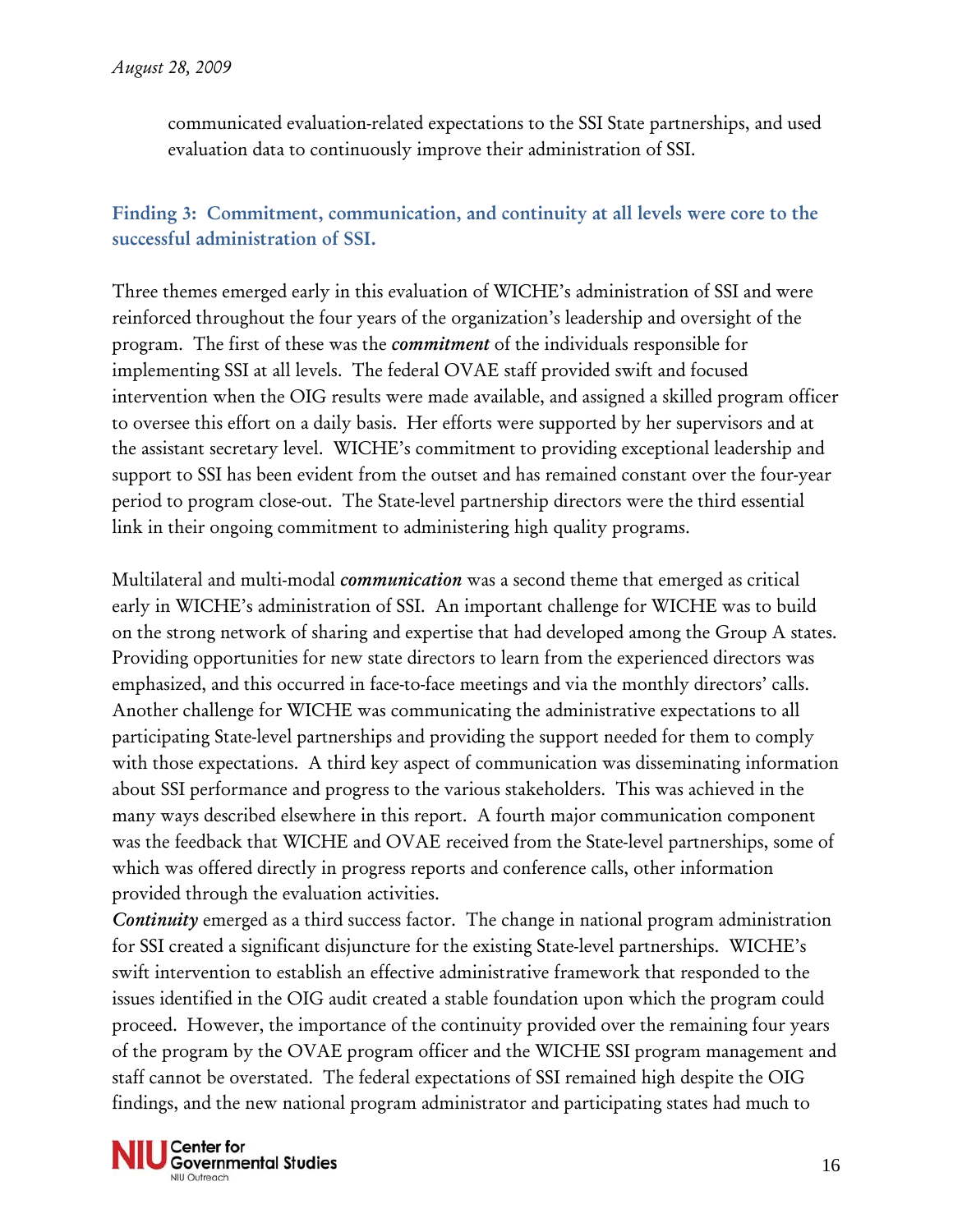accomplish in a relatively short period of time. Additional turnover in key personnel would have slowed progress and momentum when there was little margin for a diminution in either. Most importantly, the experience and knowledge gained early in WICHE's administration of SSI deepened over the years and enabled them to move from a focus on administrative intervention and remediation to a more substantive program focus.

## Finding 4: Meaningful evaluation activities and data enhanced WICHE's ability to successfully administer SSI.

After being selected as the national SSI administrator, one of WICHE's first steps was to secure the services of program evaluators. WICHE's decision to divide the evaluation-related work into two components, one focusing on student and perception data and the other on business partnerships and WICHE's administration of SSI, proved fortuitous. Neither OVAE nor WICHE fully appreciated at the outset the level of resources that would be required to collect the needed evaluation data, particularly with respect to working with the myriad district-level student information systems.

Despite the challenges associated with developing and implementing the needed evaluation system, from an administrative perspective the resulting information has proven valuable. In addition to creating a communication structure that ensured monthly opportunities to reflect on progress, formative evaluation activities provided information used by OVAE and WICHE to address emerging challenges and take advantage of potential opportunities. Although WICHE was highly responsive to State-level suggestions for strengthening the technical assistance and support they provided (e.g. by providing the three-day sustainability workshop in December of 2006, redesigning the SSI Web site, and developing the "Why Physics?" brief), other program improvements were either suggested or supported by the SSI evaluation. A particular area of focus in this regard was addressing directors' concerns with the level of administrative oversight. Although constrained by the OIG findings and provisions of the Cooperative Agreement, OVAE and WICHE nonetheless identified opportunities to streamline these processes. Examples of this included eliminating OVAE approval of a number of State-level program materials and moving from a quarterly to a triannual reporting schedule.

### Finding 5: WICHE, in partnership with OVAE, was able to attain rigorous administrative oversight while addressing program capacity.

From an administrative standpoint, WICHE restored the SSI program to a high level of accountability and responded to every federal requirement and expectation. However, this

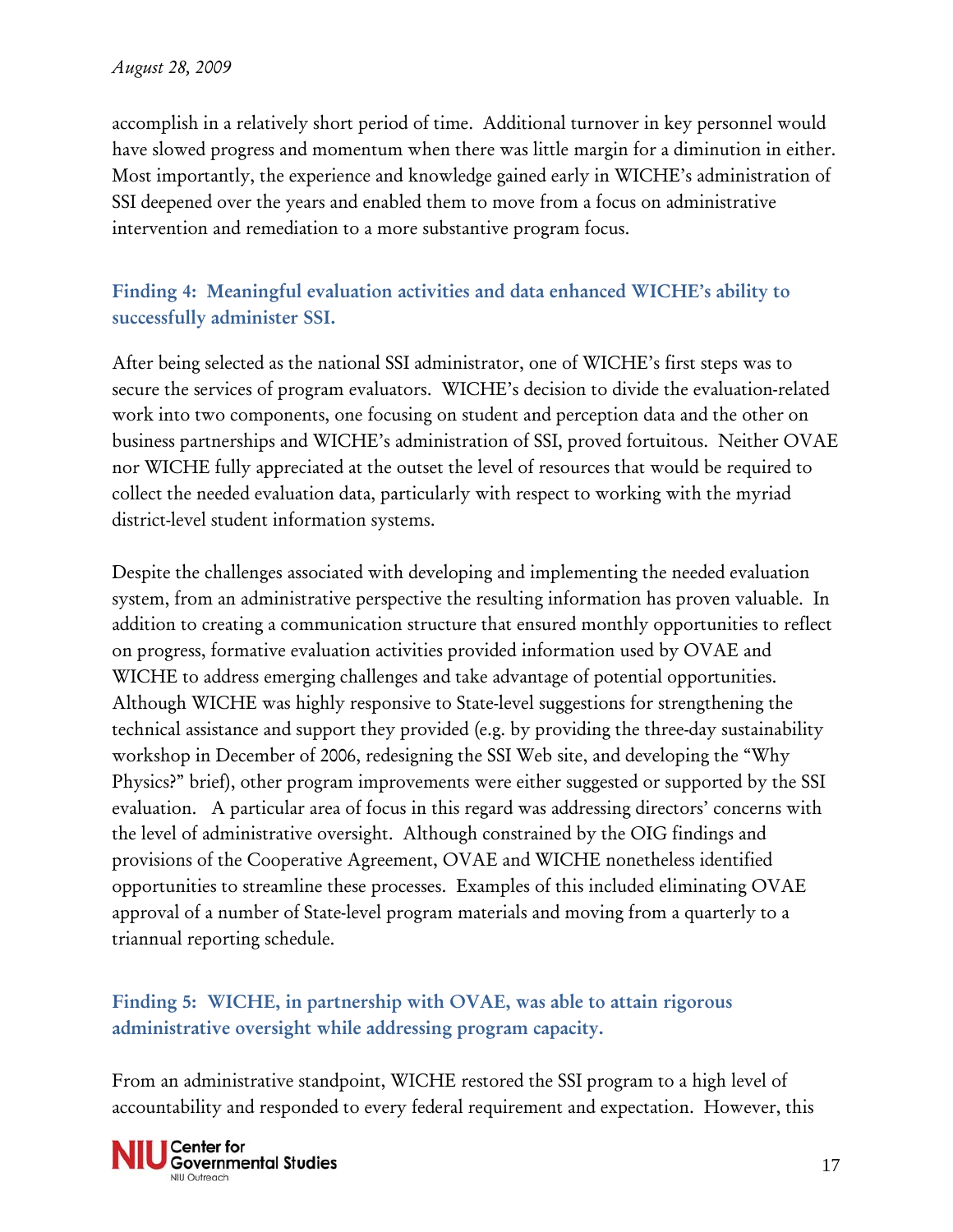occurred at some cost to long-term program impact. A concern voiced at the State level throughout the four years of WICHE's administration was that the higher-than-usual levels of reporting and oversight diverted time and resources that might have been better invested in program development, relationship-building, and focusing on long-term sustainability. Although this concern generally diminished over time as WICHE and the State programs became more familiar with program administration and WICHE and OVAE streamlined these requirements to the extent practicable, there is little question that the administrative burden associated with SSI took its toll. Ground lost early in the start-up phase for the B and C states was difficult to recover.

A similar observation may be made regarding the level of effort required by WICHE to document performance and progress. Staff time invested in WICHE's own reporting and compliance activities could have been directed to providing technical assistance to new states or building additional relationships with potential national partners.

Despite the largely non-negotiable aspect of SSI administration that was set by the findings of the OIG audit, OVAE and WICHE streamlined this structure to the extent practicable. In the end, despite the high level of reporting and accountability associated with SSI, an administrative structure was created within which a highly promising educational reform initiative flourished.

# IV. Conclusion

WICHE has been highly effective in administering the complex and challenging federal SSI program. Many factors made WICHE's success possible, including an exceptionally qualified staff team, the programmatic infrastructure needed to support SSI, politically sensitive leadership and incisive program guidance, and a rich policy and research capacity. WICHE's ability to excel in administering this project has been supported and facilitated by ED leadership and the OVAE staff managing the SSI project. Based on the relatively small amount of ED funds allocated to SSI, the program has received a disproportionate amount of federal attention and support.

Other critical success factors included a commitment to the success of SSI by the individuals responsible for implementing SSI at all levels, multilateral and multi-modal communication, continuity in project management by WICHE and OVAE, and meaningful evaluation activities and related data. These factors, combined with an unwavering commitment to accountablity and thorough program administration, has resulted in every federal requirement and component of the Cooperative Agreement between OVAE and WICHE being met or

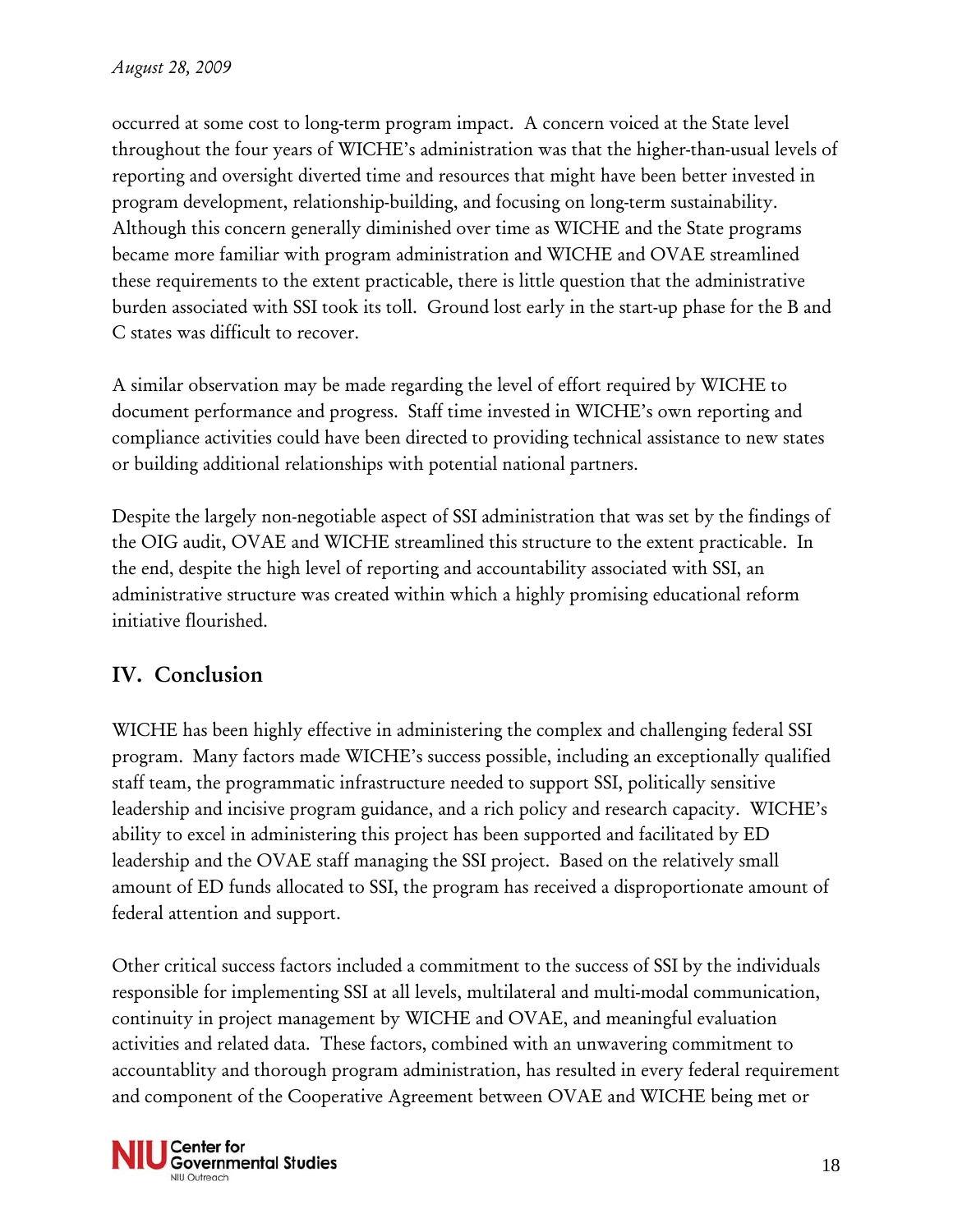exceeded. In the end, a remarkable balance was attained between administrative accountability and maximizing program impact.

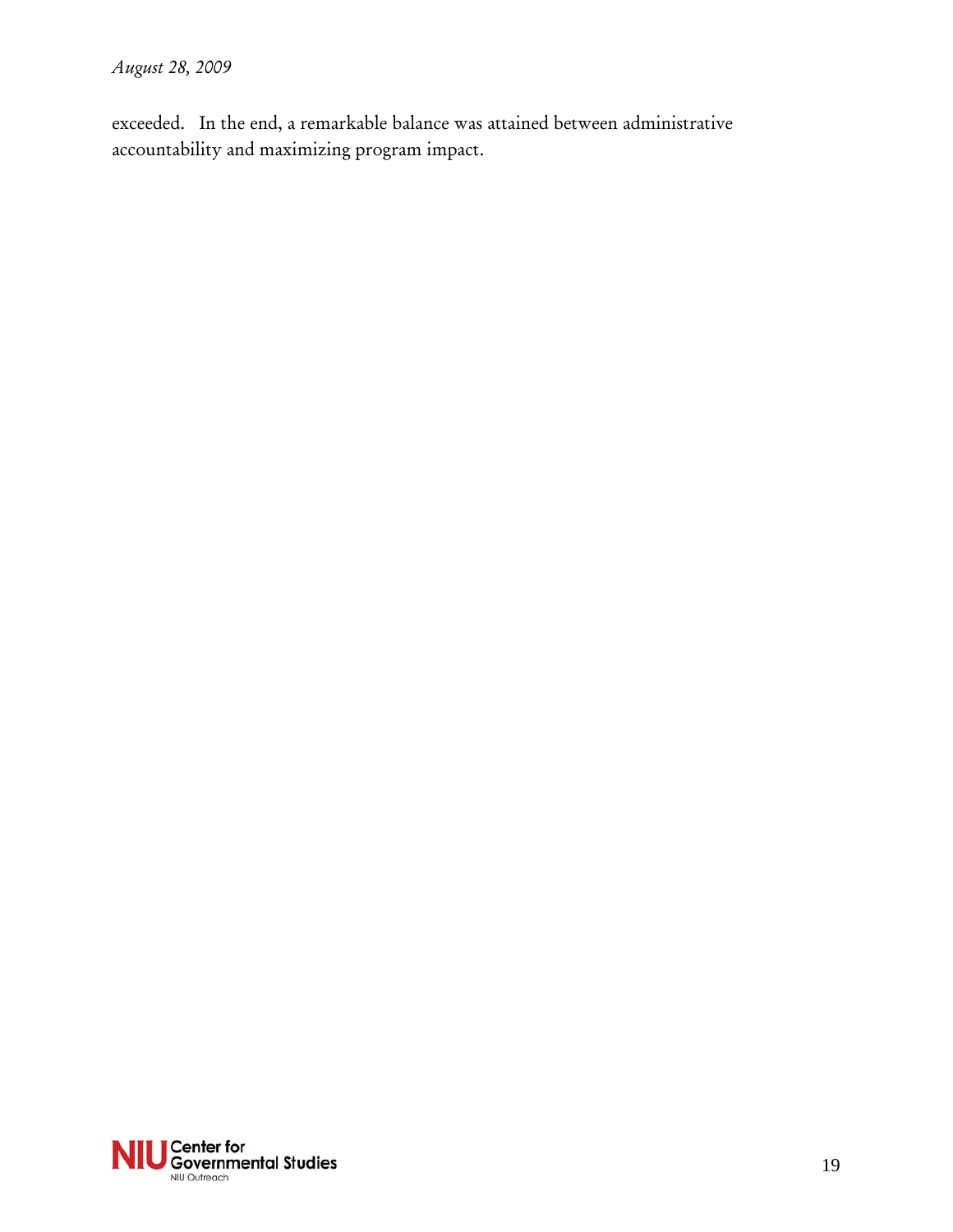# Attachment A NIU Evaluation Framework for WICHE's Administration of SSI

The Center for Governmental Studies of Northern Illinois University has been contracted by the Western Interstate Commission for Higher Education (WICHE) to serve as an independent third-party evaluator of WICHE's administration of the federally-funded State Scholars Initiative (SSI) project. Two key evaluation questions were identified by WICHE in its proposal to the U.S. Department of Education (ED) to describe NIU's evaluation role:

- Has WICHE communicated and disseminated information effectively to meet SSI's goals?
- Has WICHE provided effective oversight to both current and new state projects and provided effective leadership to meet the goals of the initiative?

### I. Evaluation Questions

Based on further conversations with WICHE project staff and a review of documents outlining the project scope and expectations, an expanded set of evaluation questions has been developed that address three areas for evaluating WICHE's project administration: communication, project management, and training and technical assistance. These are described below.

### A. Communication

- 1. Communicate at least quarterly with all state directors and national advisory board members on program issues, challenges and progress using communication channels and methods preferred by those audiences
- 2. Disseminate SSI project results
	- a. Examples of successful state-level implementation
	- b. Research showing the benefits of rigorous course-taking
- 3. Provide opportunities for the state directors to comment on SSI resources, including the project Web site, and data products generated by WICHE.
- 4. Maintain frequent communication with ED's Program Officer to facilitate cooperation, including monthly monitoring calls.

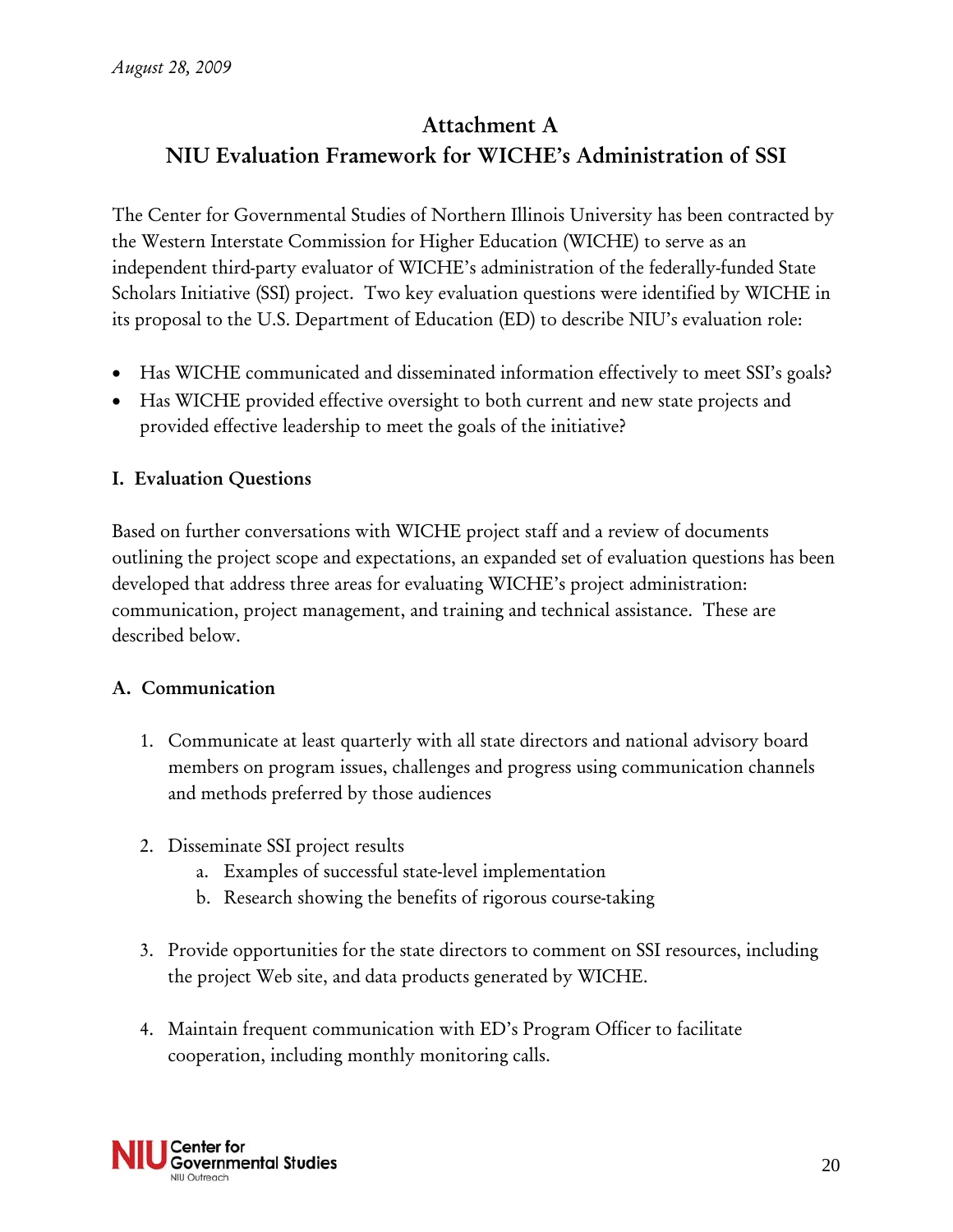5. Collaborate with ED's Program Officer, subject to the availability of resource, in responding to unanticipated information requests.

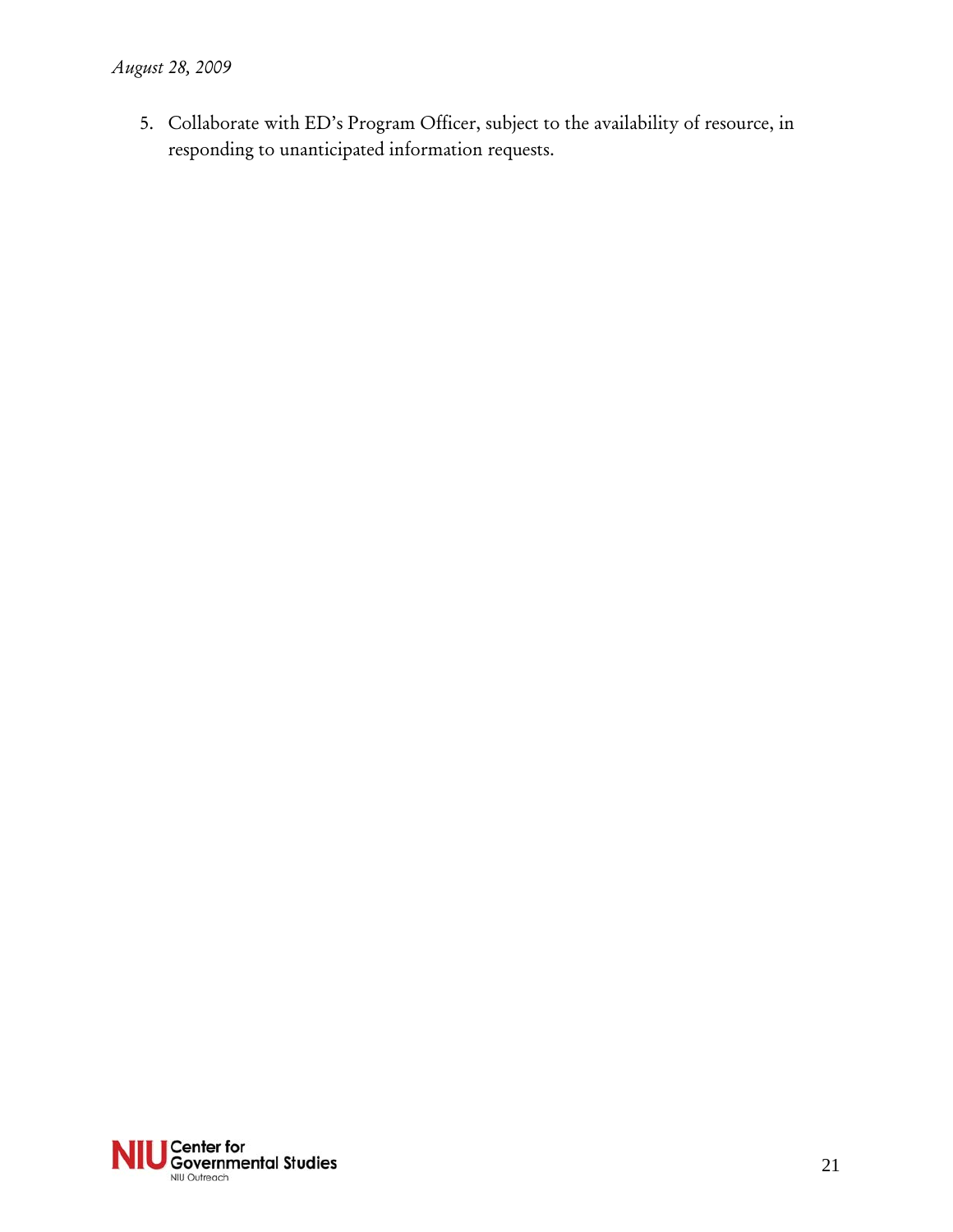### B. Project Management

- 1. Submit appropriate documents to the ED Program Officer sufficiently in advance to allow for review, comment, and/or approval, including:
	- a. draft products, materials, job descriptions, financial documents and reports,
	- b. a detailed annual budget prior to each project period,
	- c. milestones that ensure the timeliness of performance and consult sufficiently in advance of each milestone to allow for approval of any necessary changes, and
	- d. progress reports containing sufficient detail on activities to permit ED to determine whether sufficient progress has been made toward project goals and objectives and adequate compliance occurred, and
	- e. requests by WICHE to:
		- Incur pre-award costs,
		- Make cost transfers among approved budget categories,
		- Exceed management/overhead expenditures by more than 10% of the annual budgeted amount,
		- Extend the project period,
		- Enter into, suspend, cancel, or terminate a partnership contract,
		- Carry funds over from one budget period to the next, and/or
		- Change the scope of work, approved budget, or terms or conditions of the grant award or Cooperative Agreement.
- 2. Administer contracts with the 14 existing and 8-12 new state-level business education partnerships in a timely manner that is consistent with ED laws and regulations.
	- a. Develop a fair and objective competitive process to select new state-level business-education partnerships to participate in SSI.
	- b. Negotiate and execute contracts with existing and new state partners in a timely manner.
	- c. Review requests for cost reimbursement to ensure that expenditures were necessary, reasonable and fully allocable to the SSI grant.
	- d. Review and respond to requests for transfers among direct cost categories within 30 calendar days of receipt.
	- e. Utilize the provisions in the *Contract between WICHE and the State Partner* for purposes of contract termination and dispute resolution.
- 3. Administer contracts with third-party evaluators in a timely manner that is consistent with ED laws and regulations.
	- a. Negotiate and execute contracts with project evaluators in a timely manner.

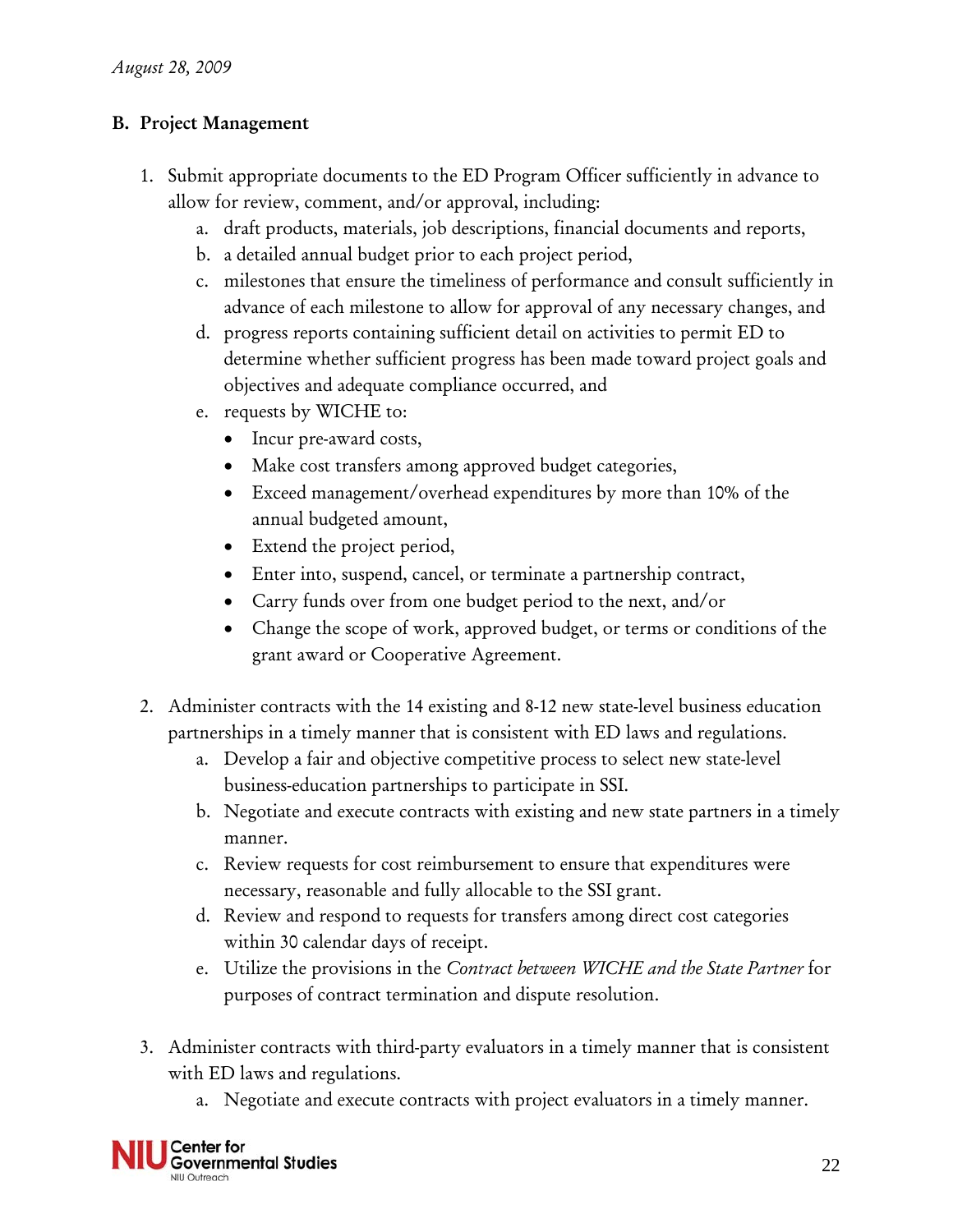- b. Review requests for cost reimbursement to ensure that expenditures were necessary, reasonable and fully allocable to the SSI grant.
- c. Review and respond to requests for transfers among direct cost categories within 30 calendar days of receipt.
- 4. Conduct all contract activities in compliance with applicable federal regulations and statutes.
	- a. Provide required monitoring and oversight of all state contracts.
	- b. Maintain and make available to ED all books, documents, papers, financial and project records, and other evidence of work performed throughout the contract period and for 3 years thereafter.
	- c. Market all products arising from the project on a cost-recovery basis only.
	- d. Clearly identify all reports, articles, books or presentations with the required ED citation or label.
- 5. Cooperate with ED and independent, third-party evaluators to complete all required evaluation activities.

### C. Training and Technical Assistance

Provide the state partners with the training and technical support needed to develop effective, self-sustaining SSI projects, including:

- a. A model that state-level business-education partnerships can use to implement SSI activities,
- b. A project Web site that addresses the state partners' needs for on-line resources and information,
- c. Implementation barriers and suggested solutions,
- d. Developing partnerships with key stakeholders,
- e. Research and policy guidance on formulating SSI core course of study,
- f. Obtaining evaluation data from school districts,\*
- g. Completing evaluation activities required under the Cooperative Agreement,\*
- h. Obtaining signed MOUs from school districts,\*
- i. Developing written materials promoting the SSI core course of study,
- j. Developing a communication strategy,
- k. Developing a strategy for sustaining the SSI after federal resources are no longer available, and

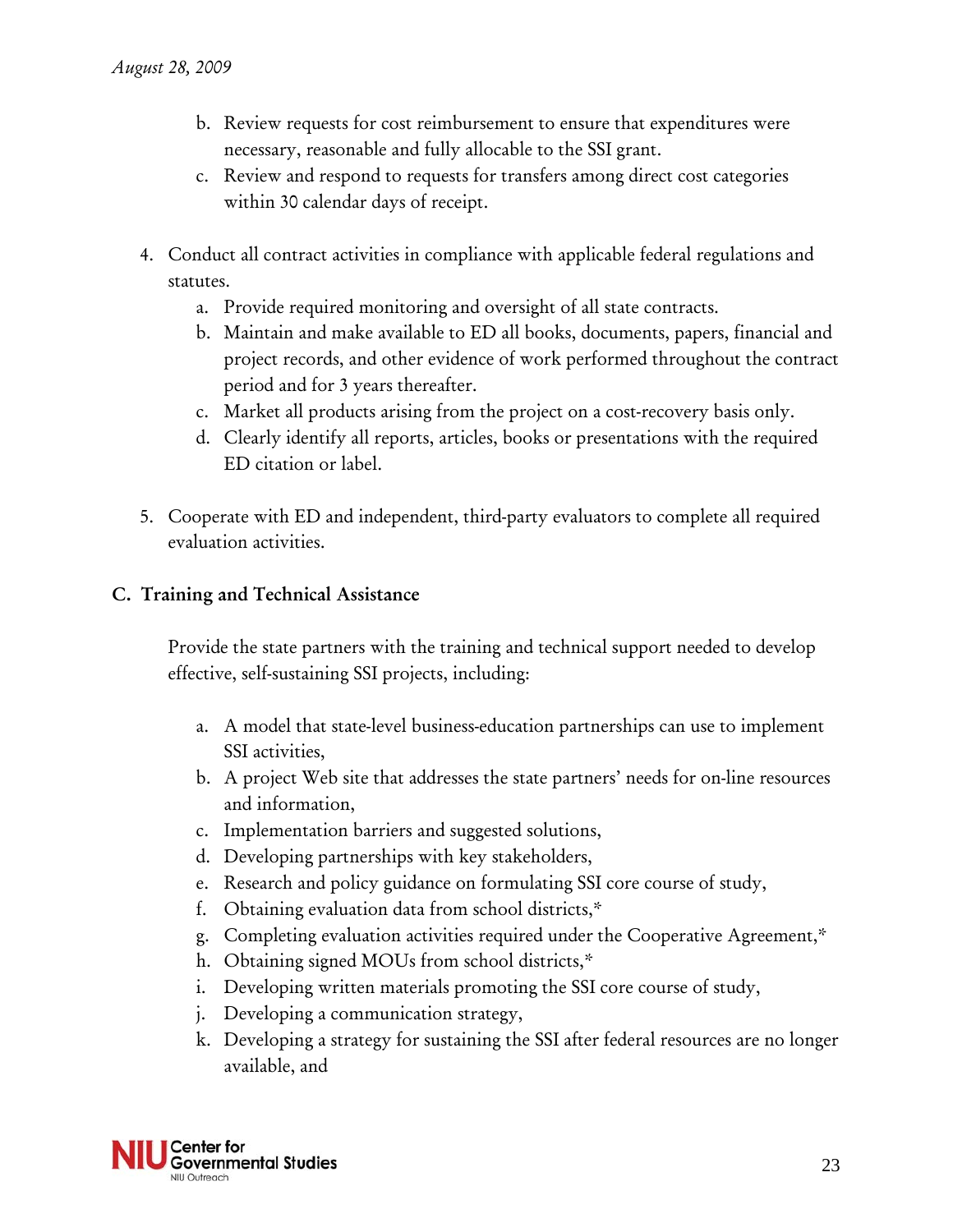l. Compliance with federal contract administration, oversight and monitoring requirements.

\*These activities will vary depending on whether the state is an existing or a new contractor

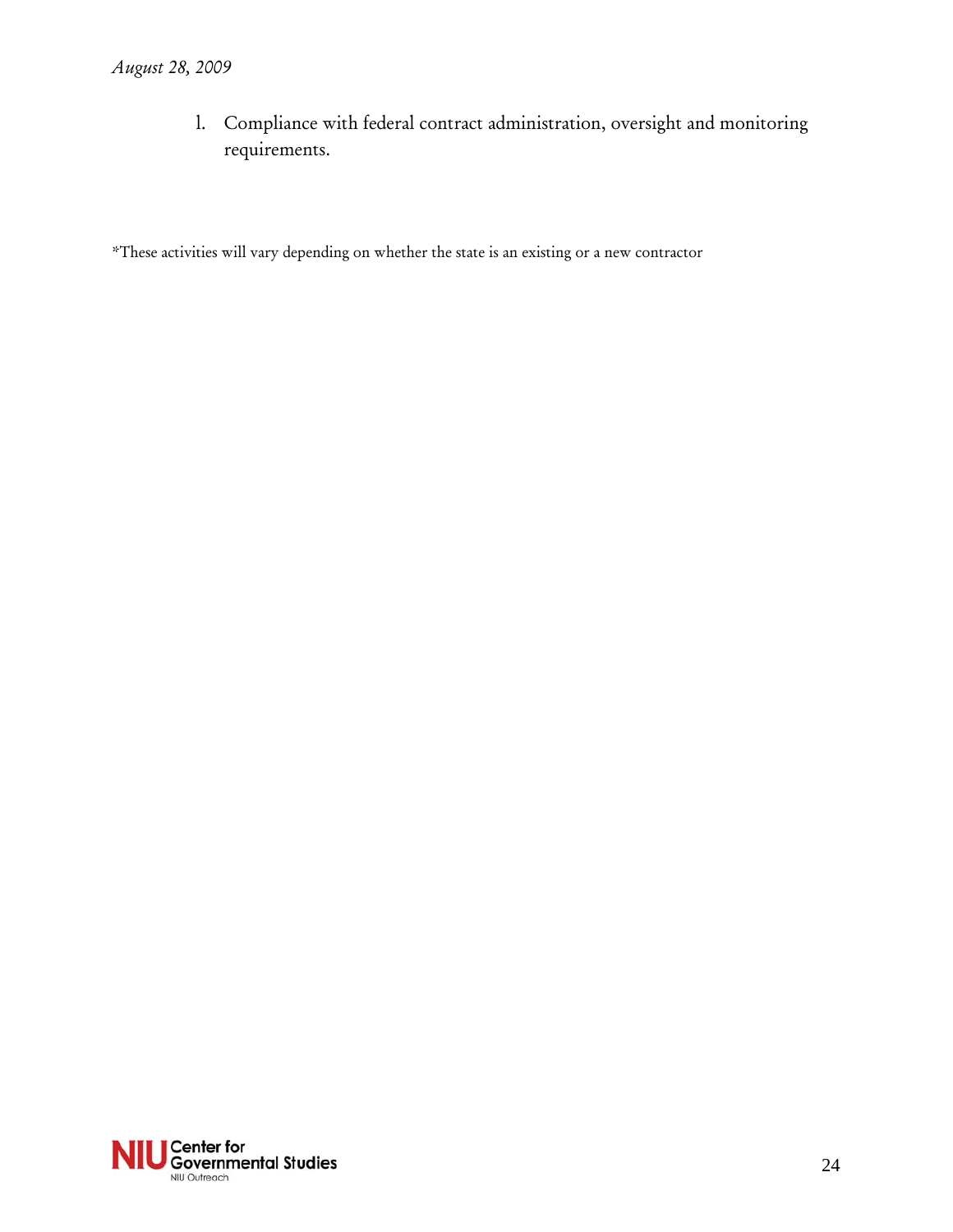### II. Methodology

Seven types of data would be used to collect the information needed to respond to the evaluation questions described above.

- 1. The frequency and content of WICHE written communications with the state directors and the national advisory board.
- 2. The content provided through the SSI Web site developed and maintained by WICHE.
- 3. State directors' perceptions regarding WICHE's provision of communication, project management and technical assistance support and services.
- 4. National advisory board perceptions regarding WICHE's administration of the SSI contract.
- 5. The ED Program Officer's perceptions regarding WICHE's administration of the SSI contract.
- 6. Perceptions of the third-party evaluator regarding WICHE's administration of the SSI program evaluation sub-contract.
- 7. NIU's perceptions of WICHE's administration of its SSI evaluation sub-contract.
- 8. Direct observation of the technical assistance and support provided by WICHE to state directors.

These data would be collected using five methods on the following schedule:

- 1. Receiving copies of all written and electronic communication sent by WICHE to state directors - ongoing.
- 2. Monitoring the content and functionalities of the SSI Web site and the frequency with which it is updated - weekly.
- 3. Developing an electronic survey to administer to state directors monthly for the first three months, quarterly thereafter.
- 4. Developing a basic interview protocol to administer to the ED Program Officer and the two SSI program evaluators (including a set of self-administered questions for NIU) - quarterly.
- 5. Observing at national SSI meetings and/or conference calls quarterly or as appropriate.

The chart on the following page summarizes the relationship among the proposed evaluation questions and data methods, sources and frequency of collection.

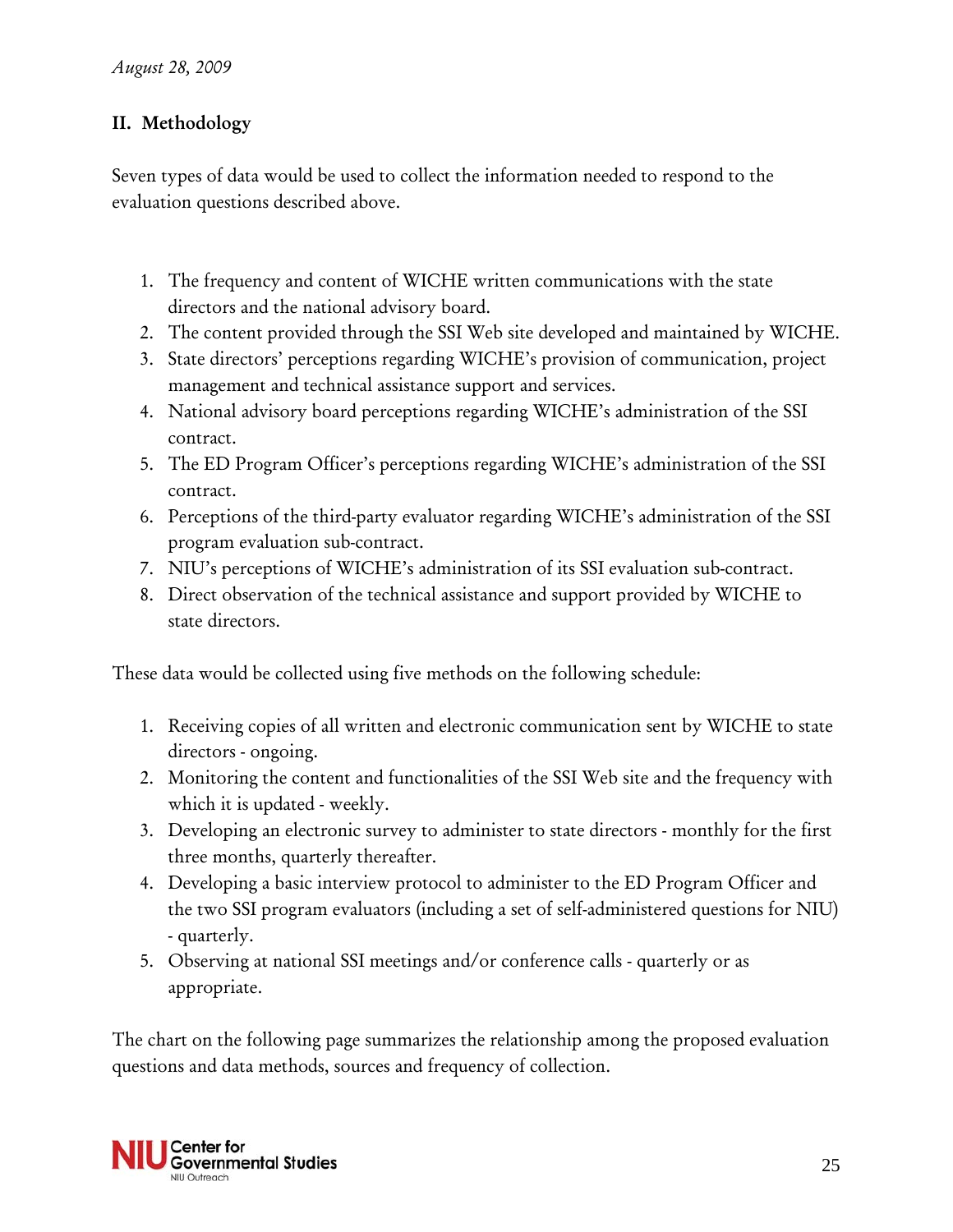## III. Deliverables

After agreement has been reached on an evaluation design that is acceptable to WICHE and ED, NIU will provide the following:

- ¾ Draft data collection instruments and implementation timelines;
- ¾ Monthly feedback via conference call or e-mail regarding progress, issues and opportunities
- ¾ Quarterly written progress reports; and
- ¾ Annual evaluation reports.

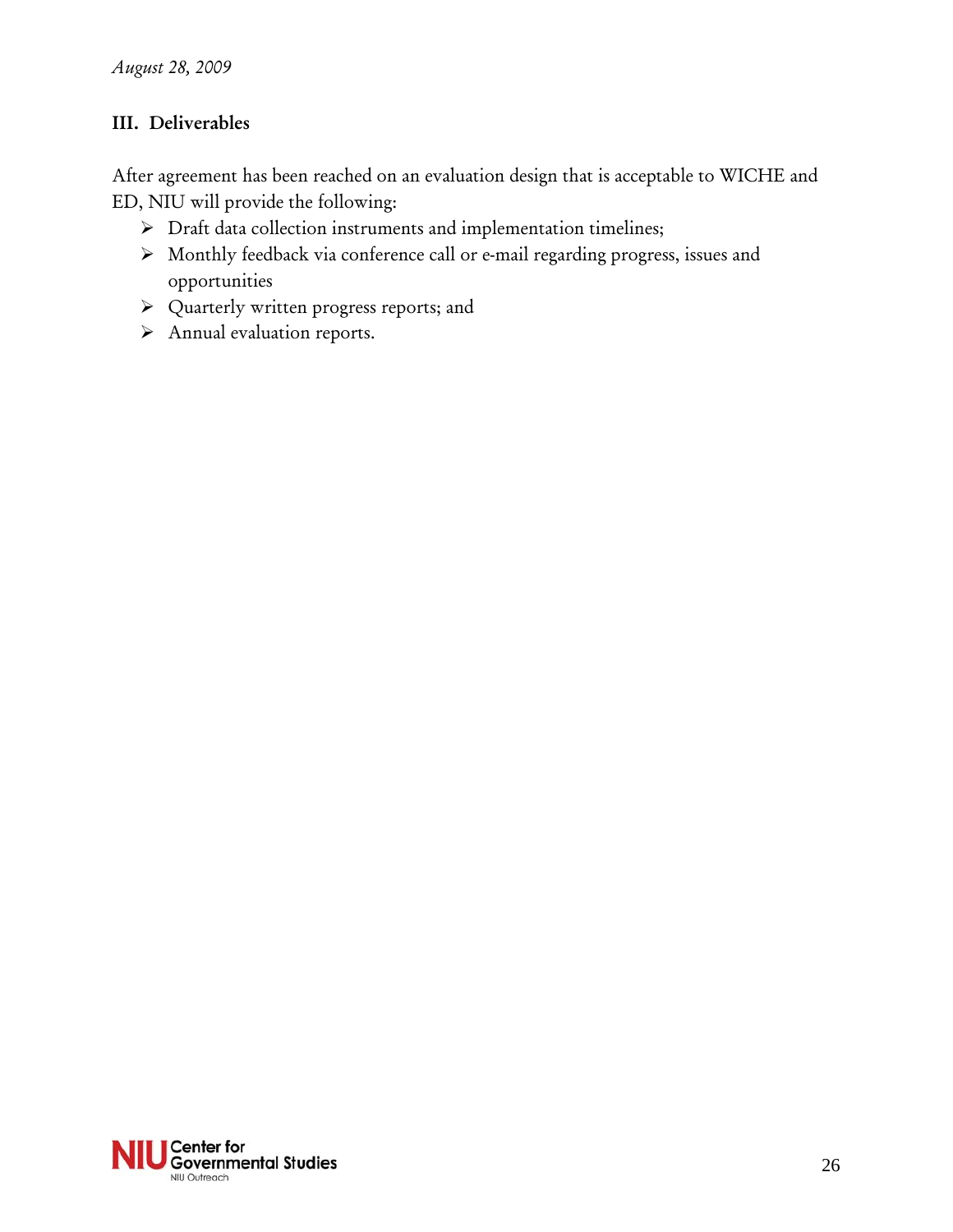| <b>Evaluation Question</b>     | Data                  | Source                | Frequency       |
|--------------------------------|-----------------------|-----------------------|-----------------|
| Communicate at least           | Frequency and         | Copies of all written | Ongoing         |
| quarterly with all state       | content of WICHE      | and electronic        |                 |
| contractors on program         | written               | communication sent    |                 |
| issues, challenges and         | communications with   | by WICHE to state     |                 |
| progress.                      | the state contractors | contractors           |                 |
| Disseminate SSI project        | Content provided      | Monitoring of         | Weekly          |
| results.                       | through SSI Web site  | WICHE-maintained      |                 |
|                                | developed and         | Web site, press       |                 |
|                                | maintained by         | releases, other       |                 |
|                                | <b>WICHE</b>          | communications        |                 |
| Provide opportunities for      | State contractors'    | Surveys of state      | Monthly for the |
| the state contractors to       | perceptions regarding | contractors           | first 3 months, |
| comment on SSI data            | WICHE's provision     |                       | quarterly       |
| products generated by          | of support and        |                       | thereafter      |
| WICHE.                         | services              |                       |                 |
| Maintain frequent              | ED Program Officer's  | Interviews with ED    | Quarterly       |
| communication with ED's        | perceptions regarding | Program Officer       |                 |
| Program Officer to             | WICHE's               |                       |                 |
| facilitate cooperation,        | administration of SSI |                       |                 |
| including monthly              | contract              |                       |                 |
| monitoring calls.              |                       |                       |                 |
| Collaborate with ED's          | ED Program Officer's  | Interviews with ED    | Quarterly       |
| Program Officer, subject to    | perceptions regarding | Program Officer       |                 |
| the availability of resources, | WICHE's response to   |                       |                 |
| in responding to               | information requests  |                       |                 |
| unanticipated information      |                       |                       |                 |
| requests.                      |                       |                       |                 |
| Submit appropriate             | ED Program Officer's  | Interviews with ED    | Quarterly       |
| documents to the ED            | perceptions regarding | Program Officer       |                 |
| Program Office sufficiently    | WICHE's submission    |                       |                 |
| in advance to allow for        | of relevant documents |                       |                 |
| review, comment, and/or        |                       |                       |                 |
| approval.                      |                       |                       |                 |
| Administer contracts with      | State contractors'    | Surveys of state      | For state       |

## Summary of Key Evaluation Components WICHE Administration of SSI Contract

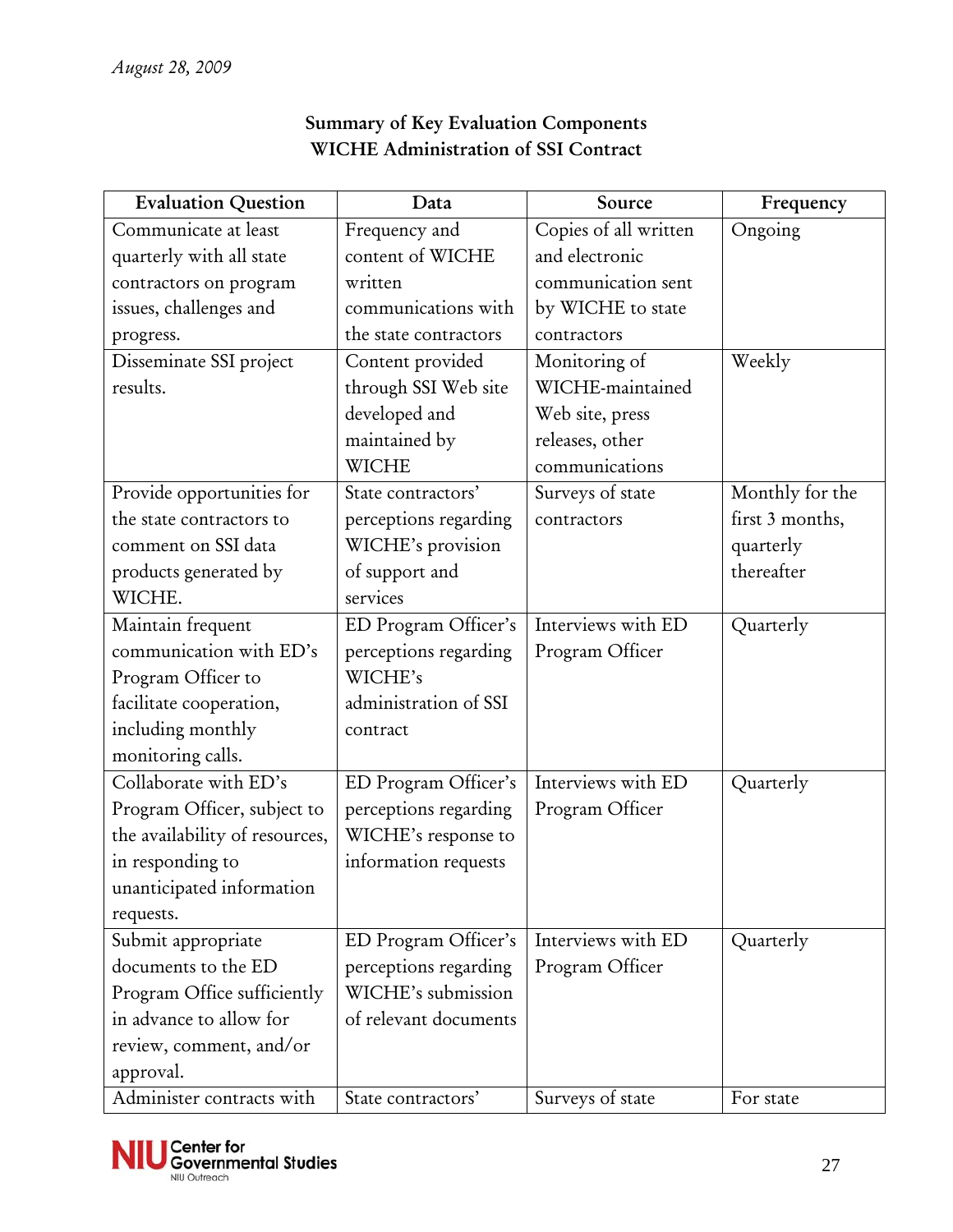| existing and new state-level   | perceptions regarding  | contractors and        | contractors,    |
|--------------------------------|------------------------|------------------------|-----------------|
| business education partner-    | WICHE's                | interviews with ED     | monthly for the |
| ships in timely manner         | administration of      | Program Officer        | first 3 months, |
| consis-tent with laws and      | contract               |                        | quarterly       |
| regulations.                   |                        |                        | thereafter;     |
|                                |                        |                        | quarterly for   |
|                                |                        |                        | Program Officer |
| Administer contracts with      | Third-party            | Surveys of state       | Monthly for the |
| third-party evaluators in a    | evaluators'            | contractors            | first 3 months, |
| timely manner that is          | perceptions regarding  |                        | quarterly       |
| consistent with ED laws        | WICHE's                |                        | thereafter      |
| and regulations.               | administration of      |                        |                 |
|                                | contract               |                        |                 |
| Conduct all contract           | ED Program Officer's   | Interviews with ED     | Quarterly       |
| activities in compliance       | perceptions regarding  | Program Officer        |                 |
| with applicable federal        | WICHE's compliance     |                        |                 |
| regulations and statutes.      | with federal           |                        |                 |
|                                | regulations and        |                        |                 |
|                                | statutes               |                        |                 |
| Cooperate with ED and          | ED Program Officer's   | Interviews with ED     | Quarterly       |
| independent, third-party       | and third-party        | Program Officer and    |                 |
| evaluators to complete all     | evaluators'            | third-party evaluators |                 |
| required evaluation            | perceptions regarding  |                        |                 |
| activities.                    | WICHE cooperation      |                        |                 |
| Provide state contractors      | State contractors'     | Surveys of state       | Monthly for the |
| with training and technical    | percep-tions regarding | contractors, direct    | first 3 months, |
| support needed to develop      | WICHE's provision      | observation of         | quarterly       |
| effective, self-sustaining SSI | of training and        | meetings and           | thereafter      |
| projects.                      | technical assistance   | conference calls       |                 |

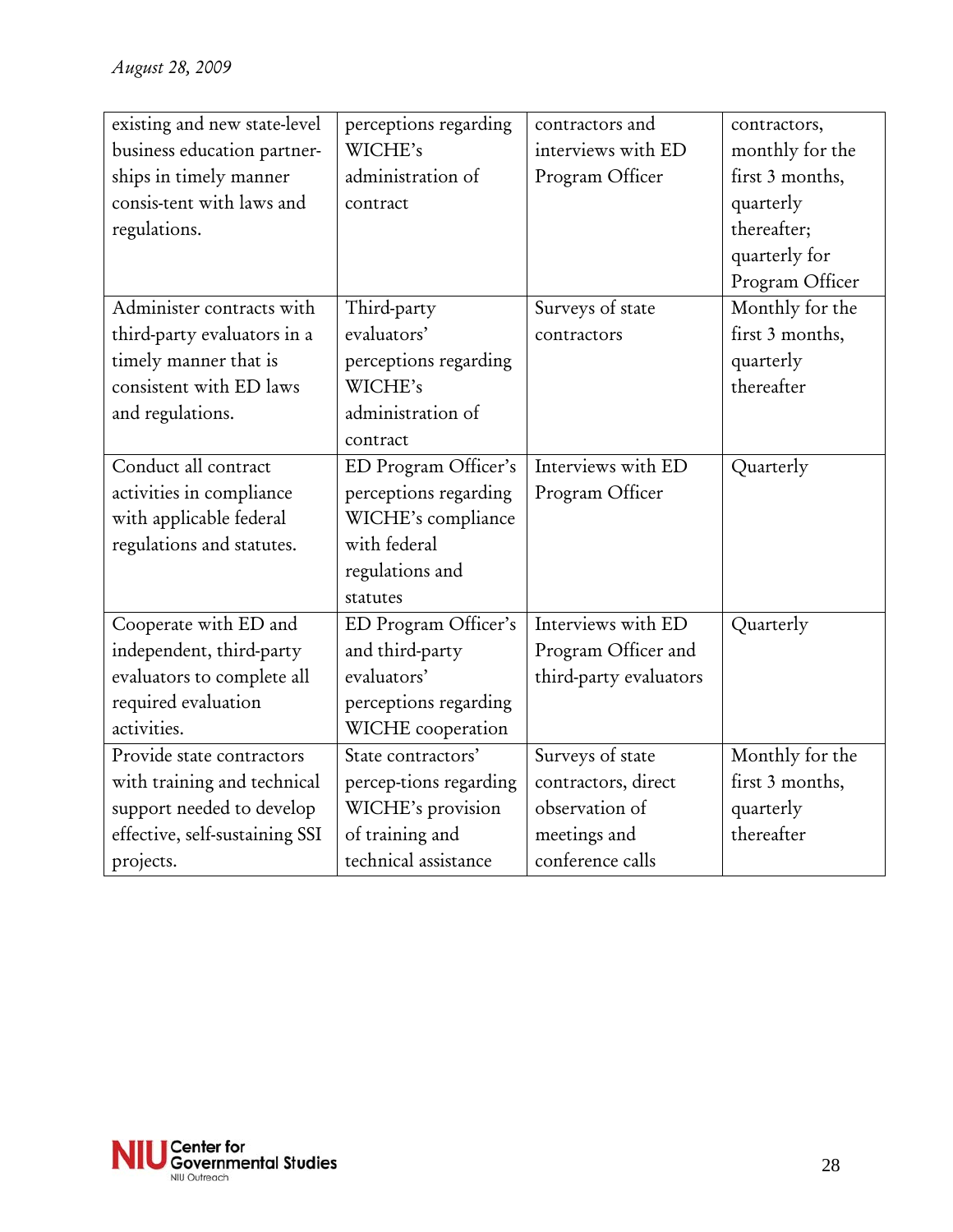# Attachment B WICHE Activity Corresponding to the Cooperative Agreement

### A. Communication

*1. Requirement: Communicate at least quarterly with all state contractors and national advisory board members on program issues, challenges, and progress using communication channels and methods preferred by those audiences.* 

*Finding: WICHE used a multi-faceted and effective communication process to exchange SSI program and policy information with state contractors and advisory board members and to identify state partnership needs and prioritize improvement priorities.* 

State Contractors. WICHE maintained a multi-faceted communication strategy throughout the four years of its administration that it launched and refined with the state directors in Year One. This included monthly conference calls with directors to share information, discuss progress, and identify shared program issues and opportunities as well as e-mail communication and telephone calls regarding statespecific needs.

A centerpiece of WICHE's communication strategy for SSI was the National Summit on Rigor and Relevance held in April 2008. Feedback from the one-third of the summit attendees completing the evaluation form was very positive. In addition to increasing the participants' understanding of the business role and policy efforts related to SSI in enhancing academic rigor and relevance, the summit produced high-quality written materials and opportunities for State teams to solidify a path forward. A majority of the summit participants completing the evaluation form intended to pursue activities in support of the summit's objectives.

Communication also occurred through the electronic reporting system accessible through the SSI Web site. This system enabled state directors to submit basic financial and programmatic information to WICHE on-line on a quarterly and annual basis. The quarterly progress reports were reviewed jointly by the SSI Program Director and the NIU evaluator and were used by WICHE to respond to state-specific questions or issues, to request clarification or additional information, and to identify topics for the monthly directors' conference calls.

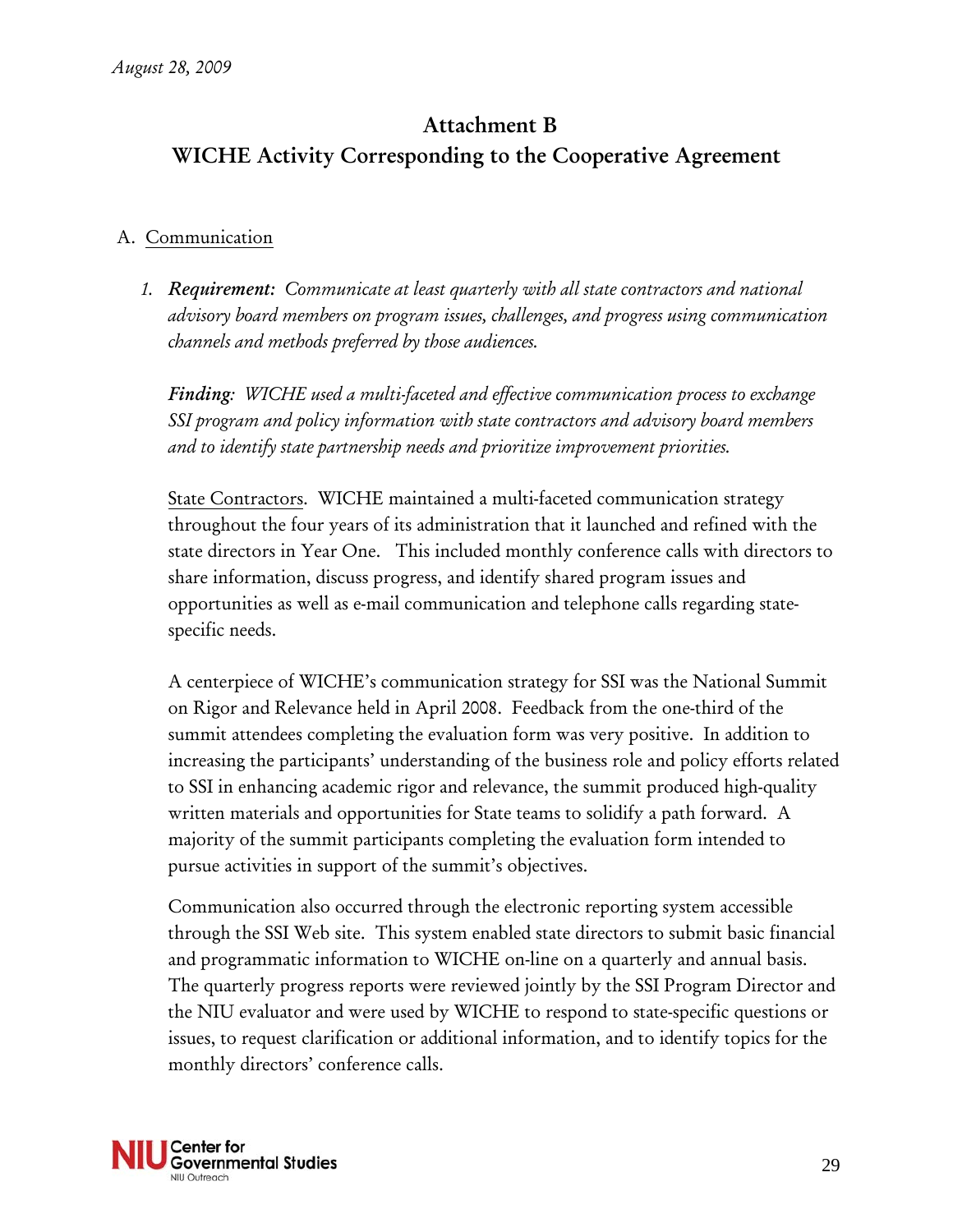The SSI Web site has been a vehicle for accessing many of the program resources developed by WICHE, including various reporting forms and instructions, key deadlines, the  $8<sup>th</sup>$  grade and community presentations, the SSI logo and marketing tools, newsletters, policy briefs and reports, research and fundraising updates, and conference call notes. On-line discussion is also available for state directors. Web site statistics were used to monitor utilization of the site and, when new material was developed or a drop-off detected, the content was updated.

State directors had the opportunity for face-to-face meetings in Years One and Two and to network with each other and the SSI state teams at the SSI Summit in Year Three. Other communication vehicles WICHE uses to exchange policy and/or program information with the state partnerships included on-site monitoring visits and attendance at selected SSI events.

Advisory Board. A high-level, 18-member Advisory Board (see Appendix C for a list of members) provided guidance to WICHE on a range of program and policy issues. WICHE convened the Advisory Board in person or via conference call throughout the four-year program period. These meetings were used to seek guidance from the Advisory Board on attracting, maintaining, and strengthening business, school, and community involvement in the SSI states and other program issues. Examples of strategic issues on which the Advisory Board has advised WICHE include long-term sustainability and program alignment with the U.S. Department of Education's strategic goals. WICHE also updated the Advisory Board on key developments via email.

### *2. Requirement: Disseminate SSI project results.*

*Finding: WICHE has undertaken a variety of activities to document and publicize all aspects of SSI results. In addition to showcasing successful state-level SSI implementation, WICHE has focused on national level products and outcomes. Moreover, the technical assistance support and communication resources that WICHE provided the state-level partnerships have contributed to their effectiveness in disseminating project results.*

Over the four years it has administered SSI, WICHE has generated 43 products. These are itemized in Attachment D and include evaluation reports, newsletters, policy briefs, data reports, year in review reports, an online volunteer management database, and numerous marketing materials such as a brochure, fact sheet, postcards, and posters. Activities to disseminate these products have been extensively documented in

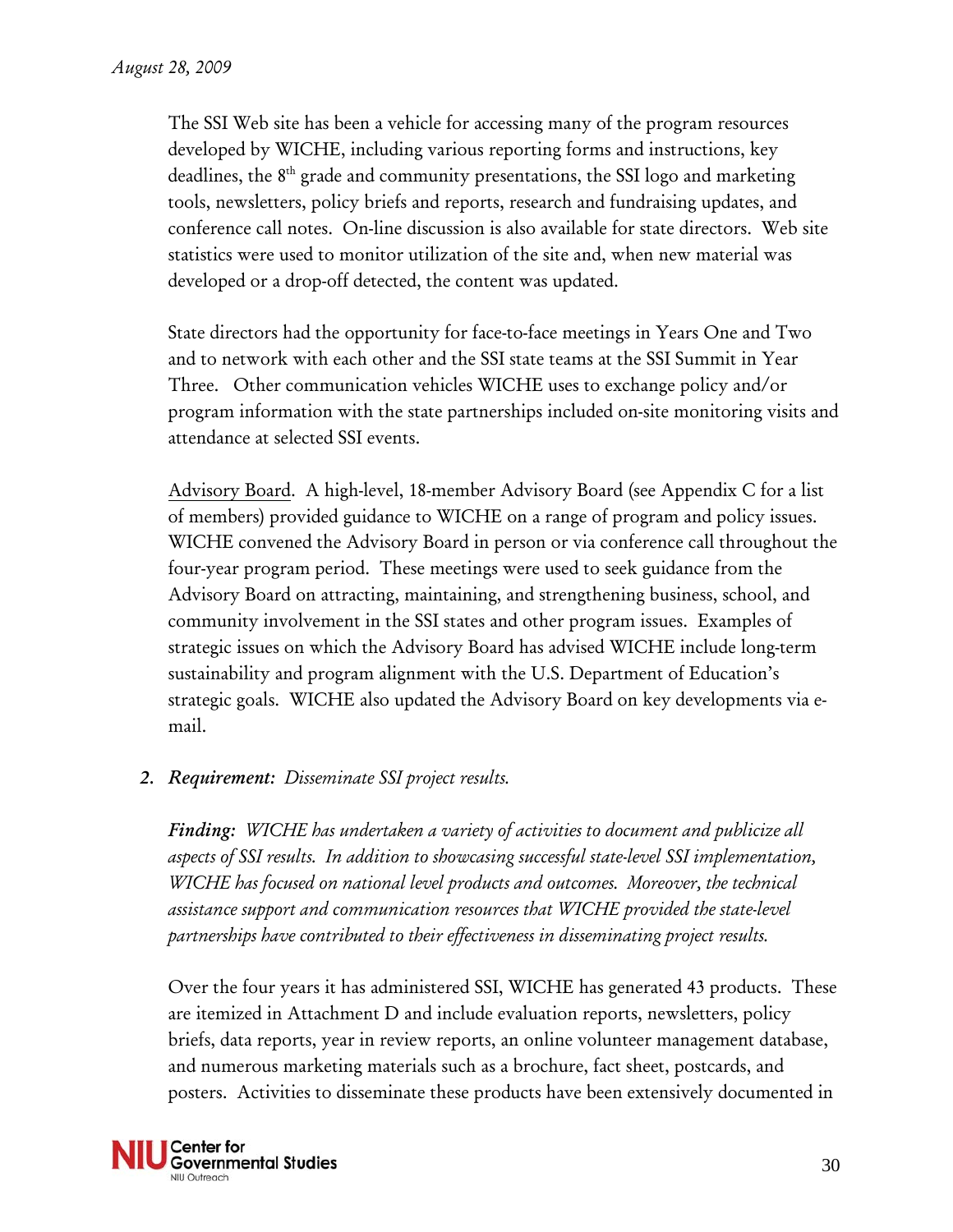WICHE's progress reports to OVAE and included participating or presenting at conferences on SSI, posting research and resource updates on the SSI Web site and in the national SSI newsletters, communicating with key U.S. Department of Education representatives via the distribution of SSI materials and periodic on-site visits to OVAE in Washington, DC, and developing and disseminating an array of SSI material related to the national SSI Summit.

*3. Requirement: Provide opportunities for the state contractors to comment on SSI resources, including the project Web site, and data products generated by WICHE.* 

*Finding: A standard aspect of WICHE's development process was to solicit ideas from the State directors for improving resources and products that were developed for SSI.* 

Despite generally tight production timelines, WICHE consistently incorporated state directors input where feasible and was responsive to improvement suggestions on SSI resources from state directors. WICHE also responded to requests from the State directors for new resources, such as the development of a volunteer management database customized for SSI state- and district-level programs.

*4. Requirement*: *Maintain frequent communication with ED's Program Officer to facilitate cooperation, including monthly monitoring calls.* 

*Finding*: *Clear, timely, and constructive communication between WICHE and OVAE occurred on virtually a daily basis throughout the four year period.* 

The solid communication flow established at the outset of WICHE's administration of SSI continued and deepened over the life of the program. WICHE and OVAE exchanged information and progress on almost a daily basis via e-mail, and scheduled telephone calls (in addition to the monthly evaluation conference calls) when issues were time-sensitive or required a more extensive discussion. Face-to-face meetings were also scheduled whenever feasible and included visits by WICHE staff and project evaluators to OVAE's office and on-site monitoring visits by Nancy Brooks to WICHE's Boulder office.

*5. Requirement: Collaborate with ED's Program Officer, subject to the availability of resources, in responding to unanticipated information requests.* 

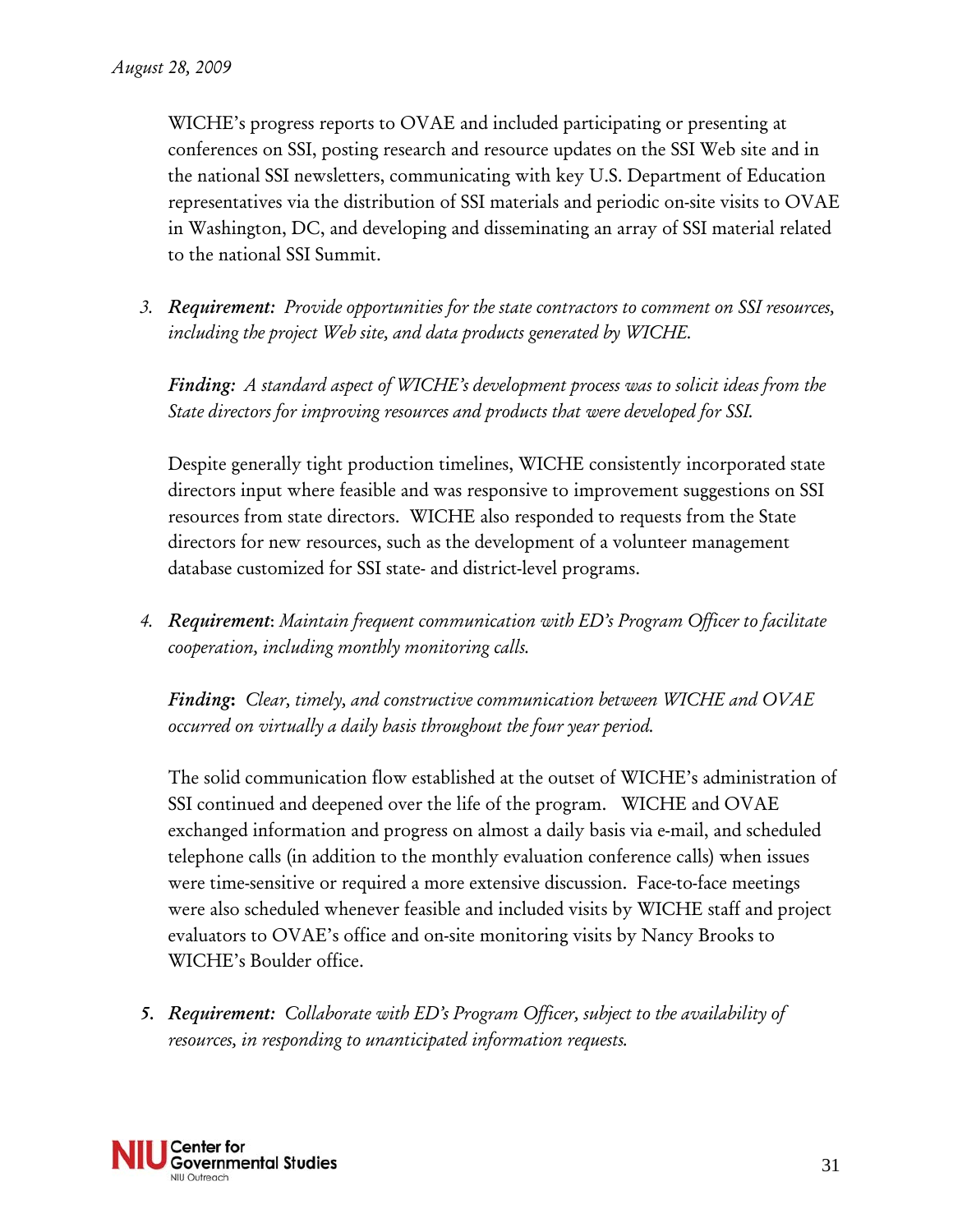*Finding: WICHE has responded satisfactorily to every ED request for assistance or support that related to SSI.* 

From time-to-time OVAE program officer Nancy Brooks requested SSI program information from WICHE. These requests usually related to a particular SSI program or policy issue, a question regarding a specific SSI State partnership, the need to brief a new OVAE senior manager, or an opportunity to inform a larger ED audience about SSI activities. WICHE has responded to every such request in a timely and thorough manner.

#### B. Project Management

*1. Requirement: Submit appropriate documents to the ED Program Officer sufficiently in advance to allow for review, comment, and/or approval.* 

*Finding: Every document requiring ED approval has been reviewed and commented upon by OVAE prior to its release. Both WICHE and ED staff have extended themselves to meet or exceed the review timetable that was mutually established.* 

The working relationship and procedures that have developed between WICHE and ED are effective and efficient. As the more complex policy and administrative issues were resolved in Years One and Two, the cycle time for review and comment decreased on average from days to hours.

*2. Requirement: Administer contracts with the 14 existing and 8-12 new state-level business education partnerships in a timely manner that is consistent with ED laws and regulations.* 

*Finding: WICHE staff administered all of SSI state-level contracts in accordance with applicable laws and regulations and in a timely manner.* 

WICHE's staff, each of whom was well-qualified for their administrative position, only gained in experience and knowledge over the four years that WICHE administered SSI. Contract-related responsibilities successfully administered by WICHE included processing financial reimbursements, budget modifications, and subcontracts and providing review and feedback on performance and financial reporting. As State partnerships spent down their federal funds, contract activities expanded to reconciling and closing out State budgets and programs and processing no-cost extensions for State partnerships with unexpended federal funds.

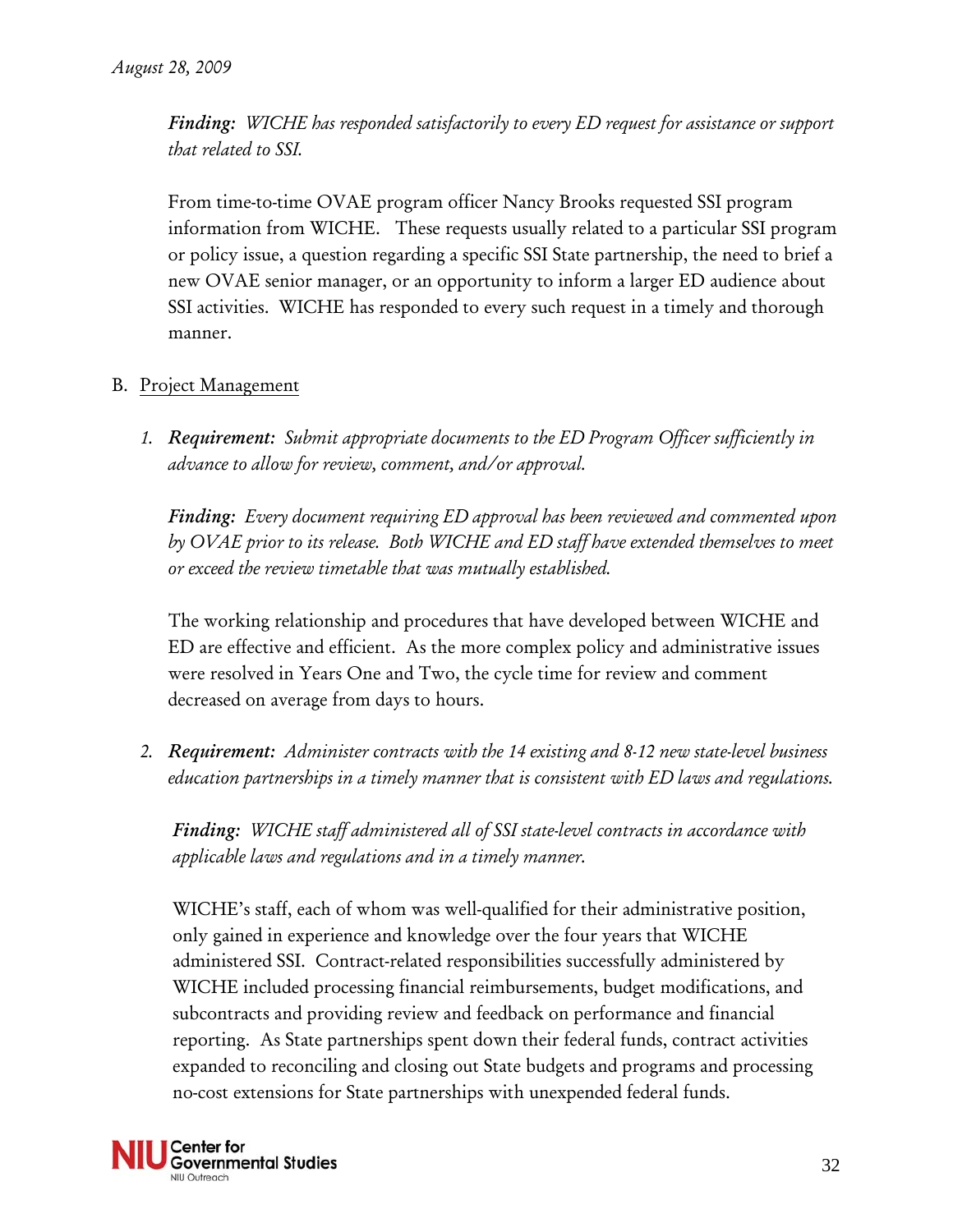*3. Requirement: Administer contracts with third-party evaluators in a timely manner that is consistent with ED laws and regulations.* 

*Finding: Both the NIU and NCHEMS evaluators were satisfied with WICHE's timeliness and thoroughness in all aspects of contract negotiation and execution*.

WICHE exercised all appropriate due diligence in the negotiation and execution of sub-contracts with NIU and NCHEMS. WICHE also ensured that deadlines for evaluation products were either met or adjusted based on mutually acceptable terms.

*4. Requirement: Conduct all contract activities in compliance with applicable federal regulations and statutes.* 

*Finding: WICHE has established and maintains the necessary systems to ensure contractual compliance with all federal regulations and statues.* 

SSI staff worked closely and cooperatively with WICHE's budget staff in adhering to required accounting and budgetary processes. The success of these efforts is evident in OVAE's monitoring reports which consistently concluded that the systems were in place to ensure the proper management of SSI funds.

*5. Requirement: Cooperate with ED and independent, third-party evaluators to complete all required evaluation activities.* 

*Finding: WICHE has either directly provided or facilitated access to all needed information and data for the two evaluators.* 

In addition to providing the two SSI evaluators with access to all program-related information, WICHE facilitated access to State-level information by encouraging State partnership directors to cooperate with all evaluator requests.

C. Training and Technical Assistance

*Requirement: Provide the state partners with the training and technical support needed to develop effective, self-sustaining SSI projects*.

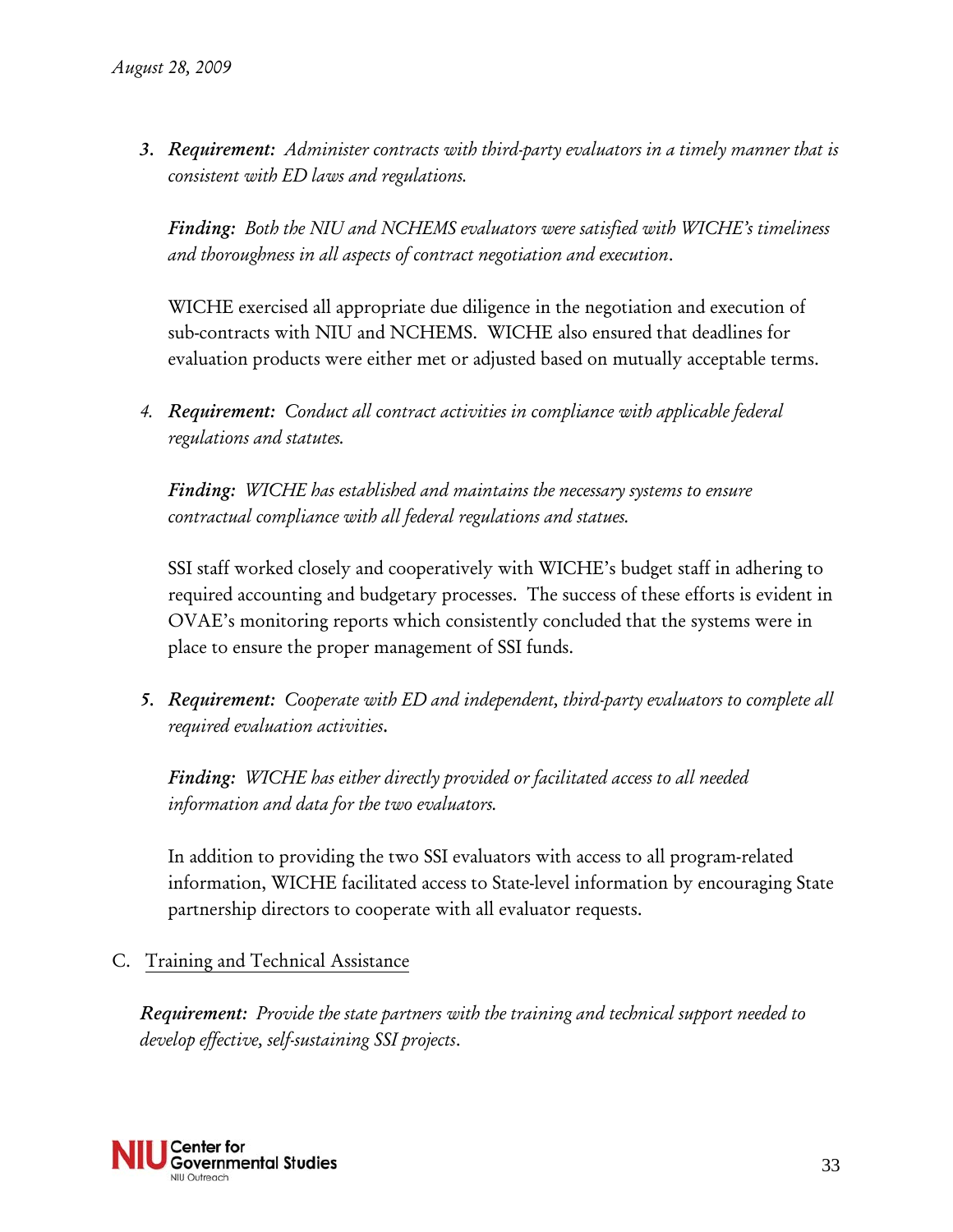*Finding: Overall, WICHE provided timely and relevant technical assistance to SSI State-level partnerships for the three groups of states.* 

 Every component identified in the cooperative agreement has been consistently addressed since WICHE's assuming administrative responsibility for SSI. These include:

- a. Providing a program model that State-level business-education partnerships can use to implement SSI activities.
- b. Creating a project Web site that addresses the state partners' needs for on-line resources and information.
- c. Addressing implementation barriers and suggested solutions.
- d. Developing partnerships with key stakeholders.
- e. Providing research and policy guidance on formulating SSI core course of study.
- f. Obtaining evaluation data from school districts.
- g. Completing evaluation activities required under the Cooperative Agreement.
- h. Obtaining signed MOUs from school districts.
- i. Developing written materials promoting the SSI core course of study.
- j. Developing a communication strategy.
- k. Developing a strategy for sustaining the SSI after federal resources are no longer available.
- l. Complying with federal contract administration, oversight, and monitoring requirements.

Turnover in the director position of the State-level partnerships proved to be a particular challenge in terms of providing needed technical assistance. The start dates of new directors rarely coincided with the directors' meetings and other planned training and technical support, which necessitated WICHE scheduling and delivering the needed assistance as soon as was feasible. WICHE developed stand-alone implementation materials intended to orient new State-level program staff to SSI requirements and expectations until a face-to-face individualized training session could take place.

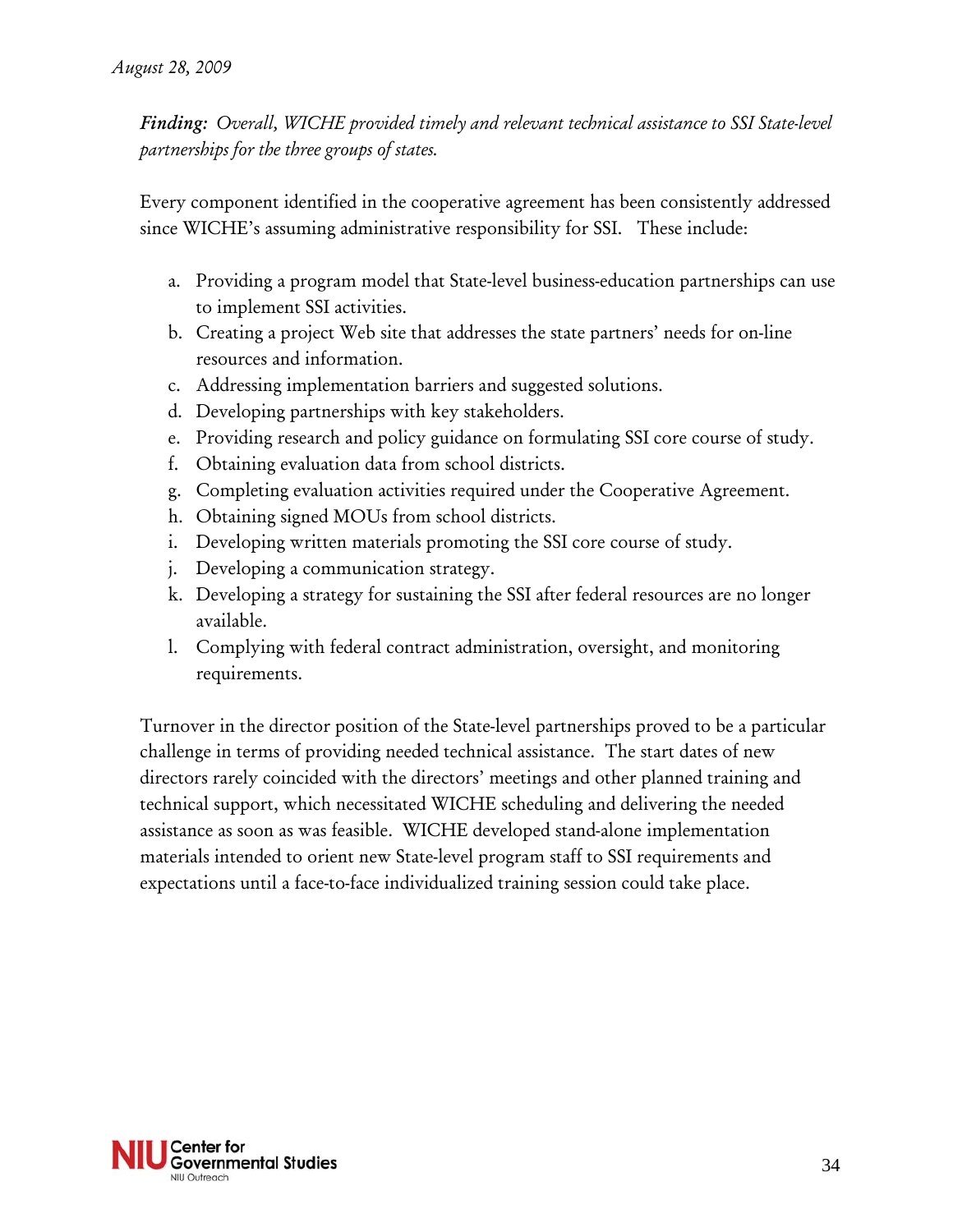# Attachment C State Scholars Initiative Advisory Board Members

Rod Chu, Chancellor Emeritus, Ohio Board of Regents

Mike Cohen, President, Achieve

Brian Fitzgerald, Executive Director, Business-Higher Education Forum

Christine Johnson, Special Assistant to the Provost, University of Colorado Denver

Charles Kolb, President, Committee for Economic Development

Leon Lederman, Nobel laureate–Physics, and Resident Scholar, Illinois Math and Science Academy

Marshall L. Lind, Chancellor Emeritus, University of Alaska Fairbanks, and WICHE commissioner

Barry Munitz, chair, California P-16 Council; Former Chancellor, California State University

Jane Nichols, Vice Chancellor for Academic and Student Affairs, Nevada System of Higher Education, and WICHE commissioner

Raymund A. Paredes, Commissioner of Higher Education, Texas Higher Education Coordinating Board

Suellen Reed, Superintendent of Public Instruction, Indiana Department of Education

Piedad Robertson, Former President, Education Commission of the States

Arthur J. Rothkopf, Senior Vice President and Counselor to the President, U.S. Chamber of Commerce

Roger Sampson, President, Education Commission of the States (ECS)

David Spence, President, Southern Regional Education Board

Susan Traiman, Director of Education and Workforce Policy, Business Roundtable

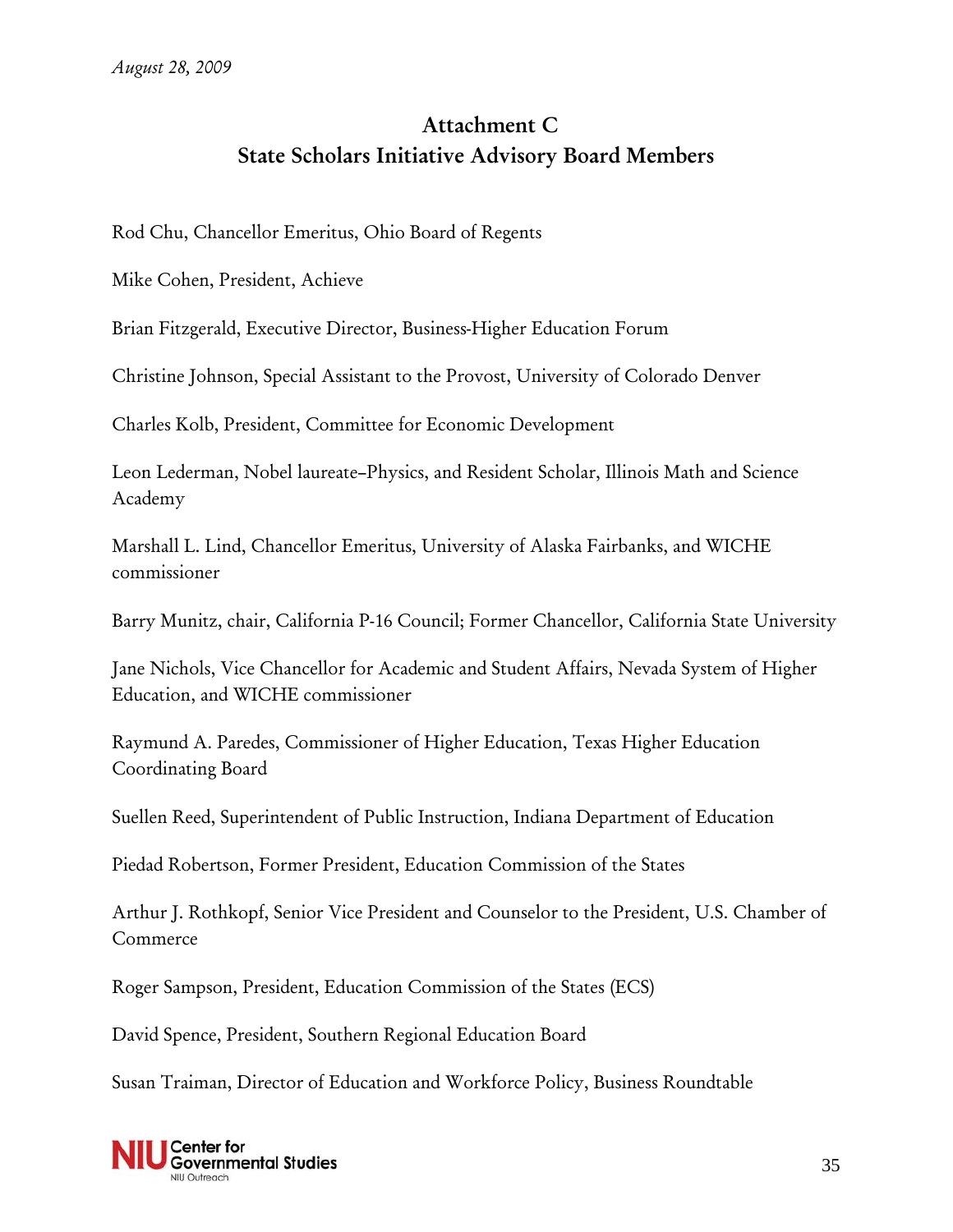*August 28, 2009* 

Deborah Wilds, President and Chief Operating Officer, College Success Foundation

Stephen M. Wing, Director, Government Programs, CVS Pharmacy

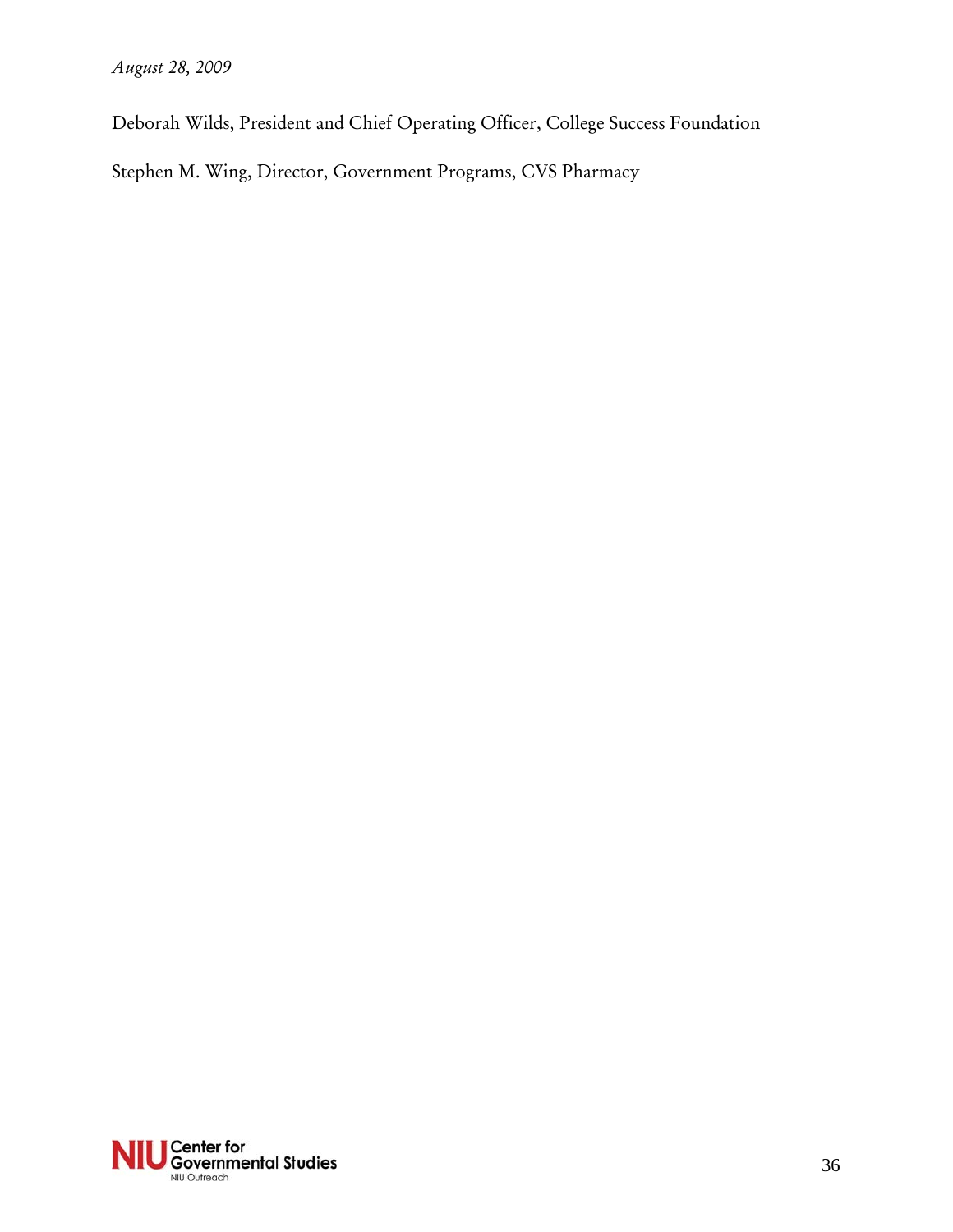# Attachment D SSI Publications and Products by Category (as of August 5, 2009)

#### Evaluation Reports

#### Year Four

- 1. Goal One of the State Scholars Initiative, August 26, 2008 March 31, 2009, Annual Evaluation Report, 2009. (Approved, in final design stage)
- 2. State Scholars Initiative Year Four Final Evaluation Report, 2009. (Goals Two and Three)
- 3. The State Scholars Initiative: Findings, Lessons Learned, and Promising Practices, 2009.
- 4. Year Four Evaluation Findings: Administration of the State Scholars Initiative by the Western Interstate Commission for Higher Education, August 26, 2008 – September 30, 2009. (forthcoming)

#### Year Three

- 5. Goal One of the State Scholars Initiative, October 1, 2007 August 25, 2008, Annual Evaluation Report, 2008.
- 6. State Scholars Initiative Year Three Final Evaluation Report, 2008. (Goals Two and Three)
- 7. Year Three Evaluation Findings: Administration of the State Scholars Initiative by the Western Interstate Commission for Higher Education, October 1, 2007 – August 25, 2008, 2008.

### Year Two

- 8. Goal One of the State Scholars Initiative, October 1, 2006 September 30, 2007, Annual Evaluation Report and Preliminary Findings, 2008.
	- a. Business-Education Partnerships: Highlights from the Annual State Scholars Initiative Summary, 2008. (Goal One)
- 9. State Scholars Initiative Year Two Evaluation Report, Revised, 2008. (Goals Two and Three)
	- a. Student-level Outcome Data: Highlights from the Annual State Scholars Initiative Summary, 2008. (Goal Two)
- 10. Perception Survey Data: Highlights from the Annual State Scholars Initiative Summary, 2008. (Goal Three)
- 11. Year Two Evaluation Findings: Administration of the State Scholars Initiative by the Western Interstate Commission for Higher Education, October 1, 2006 - September 30, 2007, 2007.

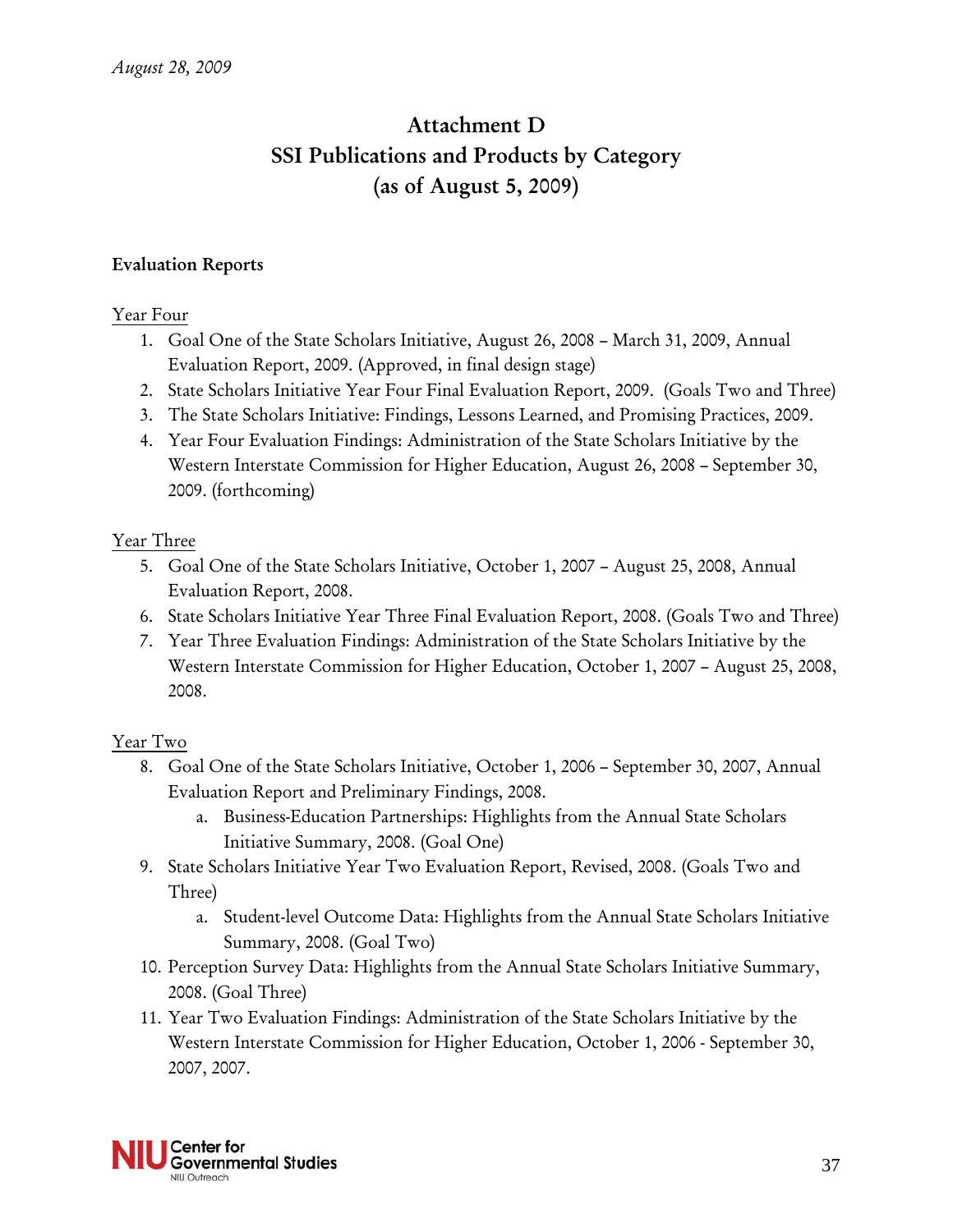### Year One

- 12. Evaluation Report for State Scholars Initiative, October 1, 2005 November 30, 2006, Final, 2007. (Goals One, Two, Three)
- 13. Year One Evaluation Findings: Administration of the State Scholars Initiative by the Western Interstate Commission for Higher Education, 2006.

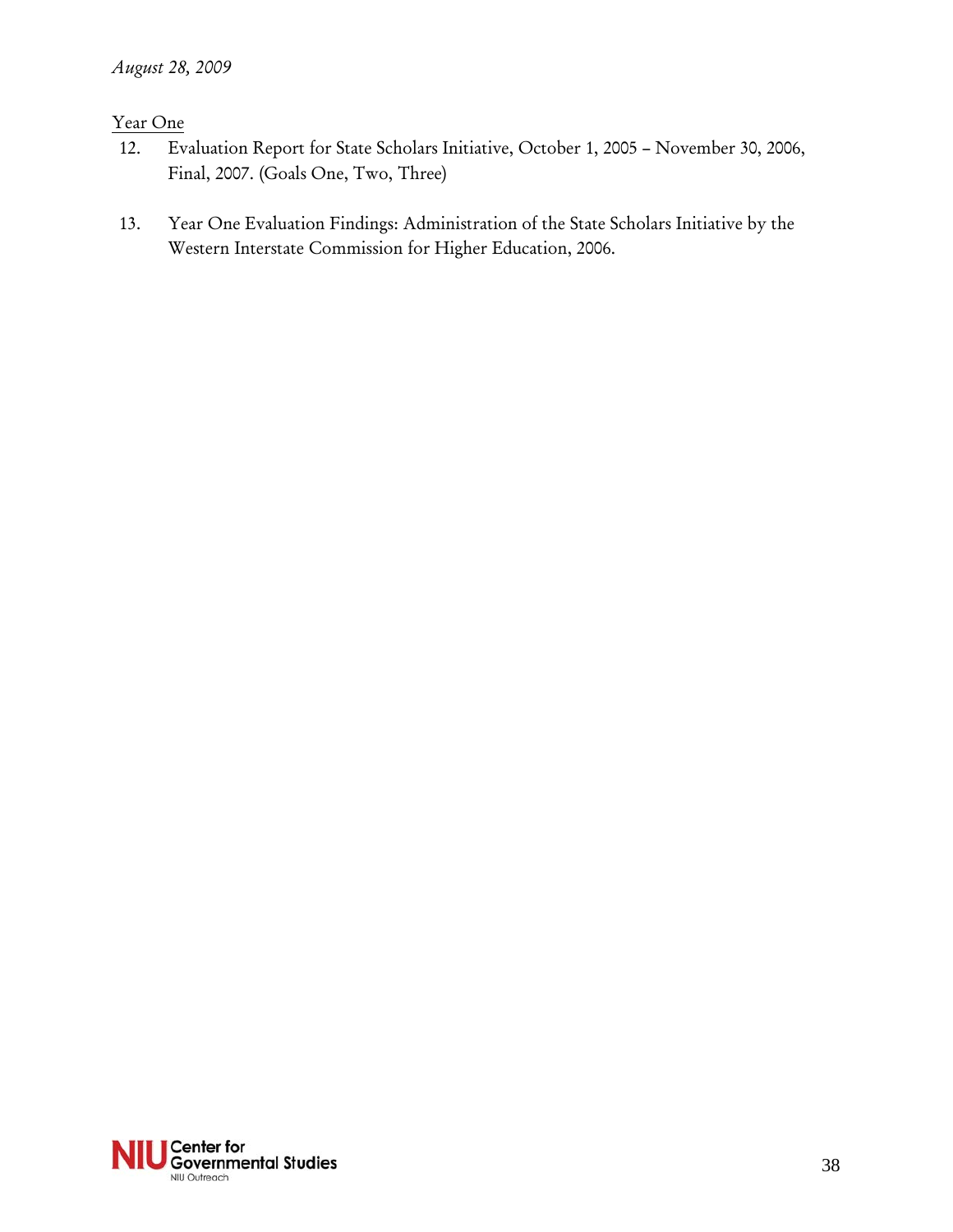#### **Newsletters**

- 14. September 2009 (forthcoming)
- 15. February 2009
- 16. September 2008
- 17. January 2008
- 18. September 2007
- 19. May 2007
- 20. December 2006
- 21. September 2006

### Policy Briefs

- 22. Education Beyond the Rhetoric: Making Rigor Something Real, 2008.
- 23. No Longer at Risk: A National in Peril -- Summary of Proceedings, 2008.
- 24. *Why Foreign Language?* brief, 2008.
- 25. *Why Physics?* brief, 2007.

### Other Products

- 26. Advisory Board member list
- 27. *Do the Math* DVD, 2007.
- 28. State Scholars Initiative Brochure, 2006, 2007, 2008.
- 29. State Scholars Initiative Business Supporters 2008 (list of business supporters)
- 30. SSI Fact Sheet, 2008.
- 31. SSI Postcards, 2007.
- 32. SSI Posters, 2007.
- 33. Volunteer Management Database (customized for 17 States), 2008.
- 34. SSI Web site: http://www.wiche.edu/statescholars/

### State Data

### Year Four

- 35. Year Four SSI Course Enrollment Data Aggregate Report
- 36. Year Four SSI Perception Data Aggregate Report
- 37. Student Course Enrollment State and School District Data reports for: LA, MA, MO, NH, SD, UT, VA, WV, WY
- 38. Perception State and SSI Event Data reports for: AR, LA, MO, SD, UT, VA, WY

### Year Three

- 39. Student Course Enrollment State Data reports for: LA, MA, MO, NE, NH, SD, UT, VA, WV, WY
- 40. Perception State and SSI Event Data reports for: AR, LA, MA, SD, UT, VA, WV, WY